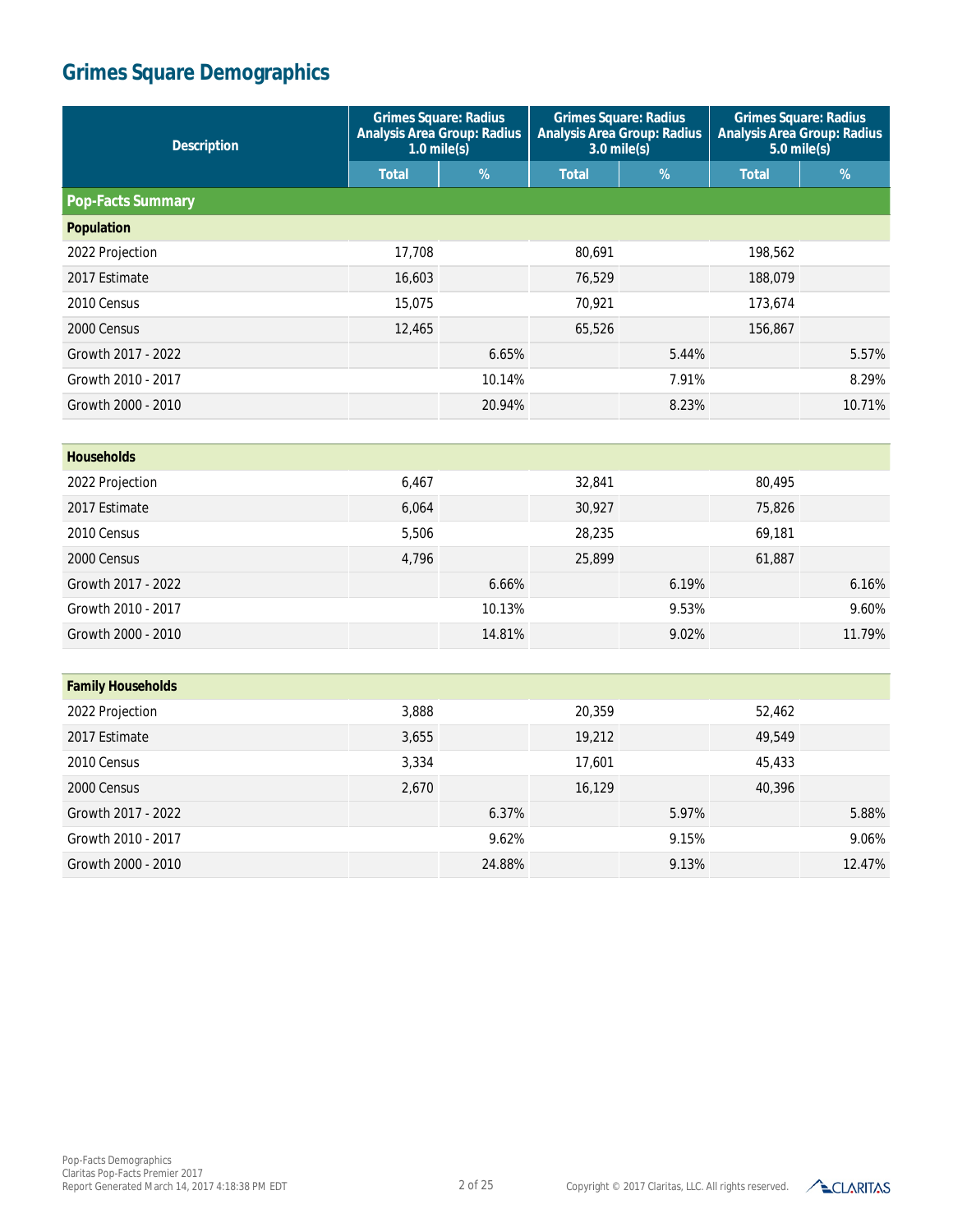| <b>Description</b>                                     | <b>Grimes Square: Radius</b><br><b>Analysis Area Group: Radius</b><br>$1.0$ mile(s) |        | <b>Grimes Square: Radius</b><br><b>Analysis Area Group: Radius</b><br>$3.0$ mile(s) |        | <b>Grimes Square: Radius</b><br><b>Analysis Area Group: Radius</b><br>$5.0$ mile(s) |        |
|--------------------------------------------------------|-------------------------------------------------------------------------------------|--------|-------------------------------------------------------------------------------------|--------|-------------------------------------------------------------------------------------|--------|
|                                                        | <b>Total</b>                                                                        | %      | <b>Total</b>                                                                        | %      | <b>Total</b>                                                                        | %      |
| <b>Pop-Facts Demographic Snapshot</b>                  |                                                                                     |        |                                                                                     |        |                                                                                     |        |
| 2017 Est. Population by Single-Classification<br>Race  | 16,603                                                                              |        | 76,529                                                                              |        | 188,079                                                                             |        |
| White Alone                                            | 9,759                                                                               | 58.78% | 49,978                                                                              | 65.31% | 130.582                                                                             | 69.43% |
| <b>Black or African American Alone</b>                 | 2,492                                                                               | 15.01% | 13,625                                                                              | 17.80% | 29,917                                                                              | 15.91% |
| Amer. Indian and Alaska Native Alone                   | 107                                                                                 | 0.65%  | 280                                                                                 | 0.37%  | 466                                                                                 | 0.25%  |
| Asian Alone                                            | 514                                                                                 | 3.10%  | 3,495                                                                               | 4.57%  | 12,318                                                                              | 6.55%  |
| Native Hawaiian and Other Pac. Isl. Alone              | 8                                                                                   | 0.05%  | 47                                                                                  | 0.06%  | 83                                                                                  | 0.04%  |
| Some Other Race Alone                                  | 3,190                                                                               | 19.22% | 6,751                                                                               | 8.82%  | 9,372                                                                               | 4.98%  |
| <b>Two or More Races</b>                               | 533                                                                                 | 3.21%  | 2,354                                                                               | 3.08%  | 5,340                                                                               | 2.84%  |
|                                                        |                                                                                     |        |                                                                                     |        |                                                                                     |        |
| 2017 Est. Population by Hispanic or Latino<br>Origin   | 16,603                                                                              |        | 76,529                                                                              |        | 188,079                                                                             |        |
| Not Hispanic or Latino                                 | 8,934                                                                               | 53.81% | 60,541                                                                              | 79.11% | 165,091                                                                             | 87.78% |
| Hispanic or Latino                                     | 7,669                                                                               | 46.19% | 15,988                                                                              | 20.89% | 22,988                                                                              | 12.22% |
| Mexican                                                | 6,310                                                                               | 82.28% | 11,486                                                                              | 71.84% | 14,405                                                                              | 62.66% |
| Puerto Rican                                           | 120                                                                                 | 1.57%  | 689                                                                                 | 4.31%  | 1,470                                                                               | 6.39%  |
| Cuban                                                  | 67                                                                                  | 0.87%  | 377                                                                                 | 2.36%  | 824                                                                                 | 3.58%  |
| All Other Hispanic or Latino                           | 1,172                                                                               | 15.28% | 3,435                                                                               | 21.49% | 6,289                                                                               | 27.36% |
|                                                        |                                                                                     |        |                                                                                     |        |                                                                                     |        |
| 2017 Est. Hisp. or Latino Pop by Single-Class.<br>Race | 7,669                                                                               |        | 15,988                                                                              |        | 22,988                                                                              |        |
| <b>White Alone</b>                                     | 4,136                                                                               | 53.93% | 8,549                                                                               | 53.47% | 12,467                                                                              | 54.23% |
| <b>Black or African American Alone</b>                 | 84                                                                                  | 1.09%  | 341                                                                                 | 2.14%  | 697                                                                                 | 3.03%  |
| American Indian and Alaska Native Alone                | 78                                                                                  | 1.02%  | 159                                                                                 | 1.00%  | 215                                                                                 | 0.94%  |
| Asian Alone                                            | $\overline{7}$                                                                      | 0.09%  | 26                                                                                  | 0.16%  | 52                                                                                  | 0.23%  |
| Native Hawaiian and Other Pacific Islander<br>Alone    | $\overline{c}$                                                                      | 0.03%  | 11                                                                                  | 0.07%  | 11                                                                                  | 0.05%  |
| Some Other Race Alone                                  | 3,116                                                                               | 40.63% | 6,243                                                                               | 39.05% | 8,311                                                                               | 36.15% |
| Two or More Races                                      | 247                                                                                 | 3.21%  | 658                                                                                 | 4.11%  | 1,234                                                                               | 5.37%  |
|                                                        |                                                                                     |        |                                                                                     |        |                                                                                     |        |
| 2017 Est. Pop by Race, Asian Alone, by<br>Category     | 514                                                                                 |        | 3,495                                                                               |        | 12,318                                                                              |        |
| Chinese, except Taiwanese                              | 198                                                                                 | 38.58% | 745                                                                                 | 21.31% | 2,564                                                                               | 20.82% |
| Filipino                                               | 7                                                                                   | 1.36%  | 119                                                                                 | 3.41%  | 378                                                                                 | 3.07%  |
| Japanese                                               | 29                                                                                  | 5.73%  | 47                                                                                  | 1.34%  | 285                                                                                 | 2.32%  |
| Asian Indian                                           | 211                                                                                 | 41.13% | 1,688                                                                               | 48.28% | 5,853                                                                               | 47.52% |
| Korean                                                 | 29                                                                                  | 5.59%  | 330                                                                                 | 9.43%  | 1,505                                                                               | 12.22% |
| Vietnamese                                             | 5                                                                                   | 1.06%  | 181                                                                                 | 5.17%  | 543                                                                                 | 4.41%  |

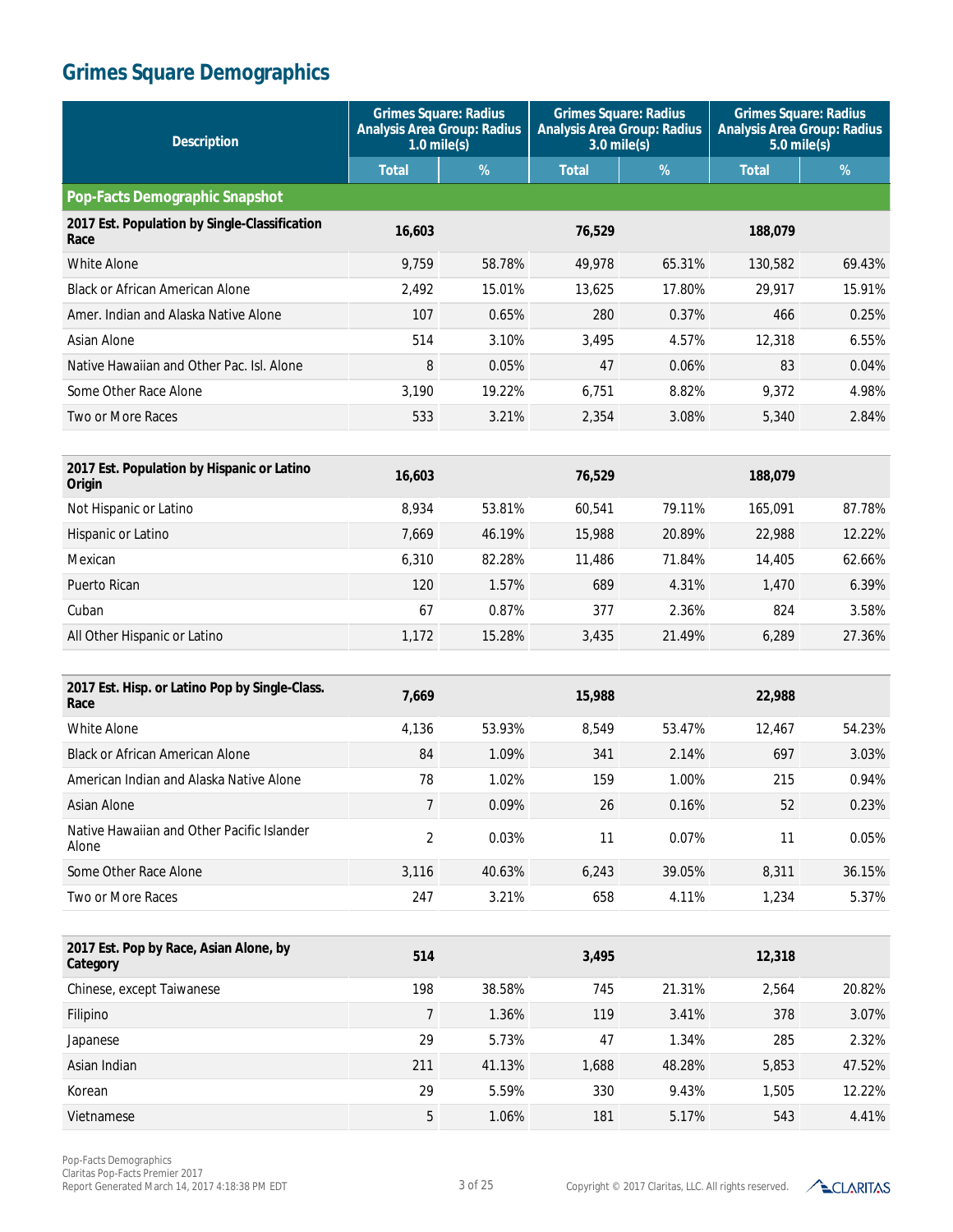| <b>Description</b>                          | <b>Grimes Square: Radius</b><br><b>Analysis Area Group: Radius</b><br>$1.0 \text{ mile(s)}$ |          | <b>Grimes Square: Radius</b><br><b>Analysis Area Group: Radius</b><br>$3.0 \text{ mile(s)}$ |               | <b>Grimes Square: Radius</b><br><b>Analysis Area Group: Radius</b><br>$5.0$ mile(s) |            |
|---------------------------------------------|---------------------------------------------------------------------------------------------|----------|---------------------------------------------------------------------------------------------|---------------|-------------------------------------------------------------------------------------|------------|
|                                             | <b>Total</b>                                                                                | $\%$     | <b>Total</b>                                                                                | $\frac{9}{6}$ | <b>Total</b>                                                                        | $\sqrt{2}$ |
| Cambodian                                   | 0                                                                                           | $0.00\%$ | 0                                                                                           | 0.00%         |                                                                                     | 0.01%      |
| Hmong                                       | $\Omega$                                                                                    | $0.00\%$ | $\Omega$                                                                                    | 0.00%         | 67                                                                                  | 0.54%      |
| Laotian                                     | 0                                                                                           | $0.00\%$ | 27                                                                                          | 0.76%         | 67                                                                                  | 0.54%      |
| Thai                                        | $\Omega$                                                                                    | 0.00%    | 71                                                                                          | 2.03%         | 222                                                                                 | 1.81%      |
| All Other Asian Races Including 2+ Category | 34                                                                                          | 6.56%    | 289                                                                                         | 8.26%         | 831                                                                                 | 6.75%      |

| 2017 Est. Population by Ancestry  | 16,603         |        | 76,529 |        | 188,079 |        |
|-----------------------------------|----------------|--------|--------|--------|---------|--------|
| Arab                              | 144            | 0.87%  | 478    | 0.62%  | 1,377   | 0.73%  |
| Czech                             | 13             | 0.08%  | 135    | 0.18%  | 378     | 0.20%  |
| Danish                            | 9              | 0.05%  | 204    | 0.27%  | 448     | 0.24%  |
| Dutch                             | 29             | 0.17%  | 217    | 0.28%  | 835     | 0.44%  |
| English                           | 696            | 4.19%  | 5,590  | 7.30%  | 15,704  | 8.35%  |
| French (except Basque)            | 79             | 0.48%  | 1,190  | 1.56%  | 2,621   | 1.39%  |
| French Canadian                   | 8              | 0.05%  | 186    | 0.24%  | 419     | 0.22%  |
| German                            | 680            | 4.09%  | 4,698  | 6.14%  | 13,111  | 6.97%  |
| Greek                             | 17             | 0.10%  | 235    | 0.31%  | 645     | 0.34%  |
| Hungarian                         | 39             | 0.24%  | 154    | 0.20%  | 418     | 0.22%  |
| Irish                             | 415            | 2.50%  | 4,465  | 5.83%  | 12,250  | 6.51%  |
| Italian                           | 326            | 1.96%  | 2,236  | 2.92%  | 6,659   | 3.54%  |
| Lithuanian                        | 29             | 0.17%  | 197    | 0.26%  | 482     | 0.26%  |
| United States or American         | 649            | 3.91%  | 5,325  | 6.96%  | 14,224  | 7.56%  |
| Norwegian                         | 24             | 0.14%  | 326    | 0.43%  | 904     | 0.48%  |
| Polish                            | 172            | 1.04%  | 1,127  | 1.47%  | 3,116   | 1.66%  |
| Portuguese                        | $\overline{2}$ | 0.01%  | 31     | 0.04%  | 119     | 0.06%  |
| Russian                           | 169            | 1.02%  | 1,332  | 1.74%  | 2,778   | 1.48%  |
| Scottish                          | 168            | 1.01%  | 1,084  | 1.42%  | 3,070   | 1.63%  |
| Scotch-Irish                      | 166            | 1.00%  | 1,069  | 1.40%  | 2,396   | 1.27%  |
| Slovak                            | 22             | 0.13%  | 138    | 0.18%  | 288     | 0.15%  |
| Subsaharan African                | 403            | 2.43%  | 1,450  | 1.90%  | 3,393   | 1.80%  |
| Swedish                           | 80             | 0.48%  | 517    | 0.68%  | 1,316   | 0.70%  |
| Swiss                             | 9              | 0.06%  | 124    | 0.16%  | 264     | 0.14%  |
| Ukrainian                         | $\overline{7}$ | 0.04%  | 117    | 0.15%  | 382     | 0.20%  |
| Welsh                             | 25             | 0.15%  | 171    | 0.22%  | 619     | 0.33%  |
| West Indian (except Hisp. groups) | 147            | 0.89%  | 1,072  | 1.40%  | 2,085   | 1.11%  |
| Other ancestries                  | 11,101         | 66.86% | 35,626 | 46.55% | 78,968  | 41.99% |
| Ancestry Unclassified             | 975            | 5.87%  | 7,036  | 9.19%  | 18,814  | 10.00% |

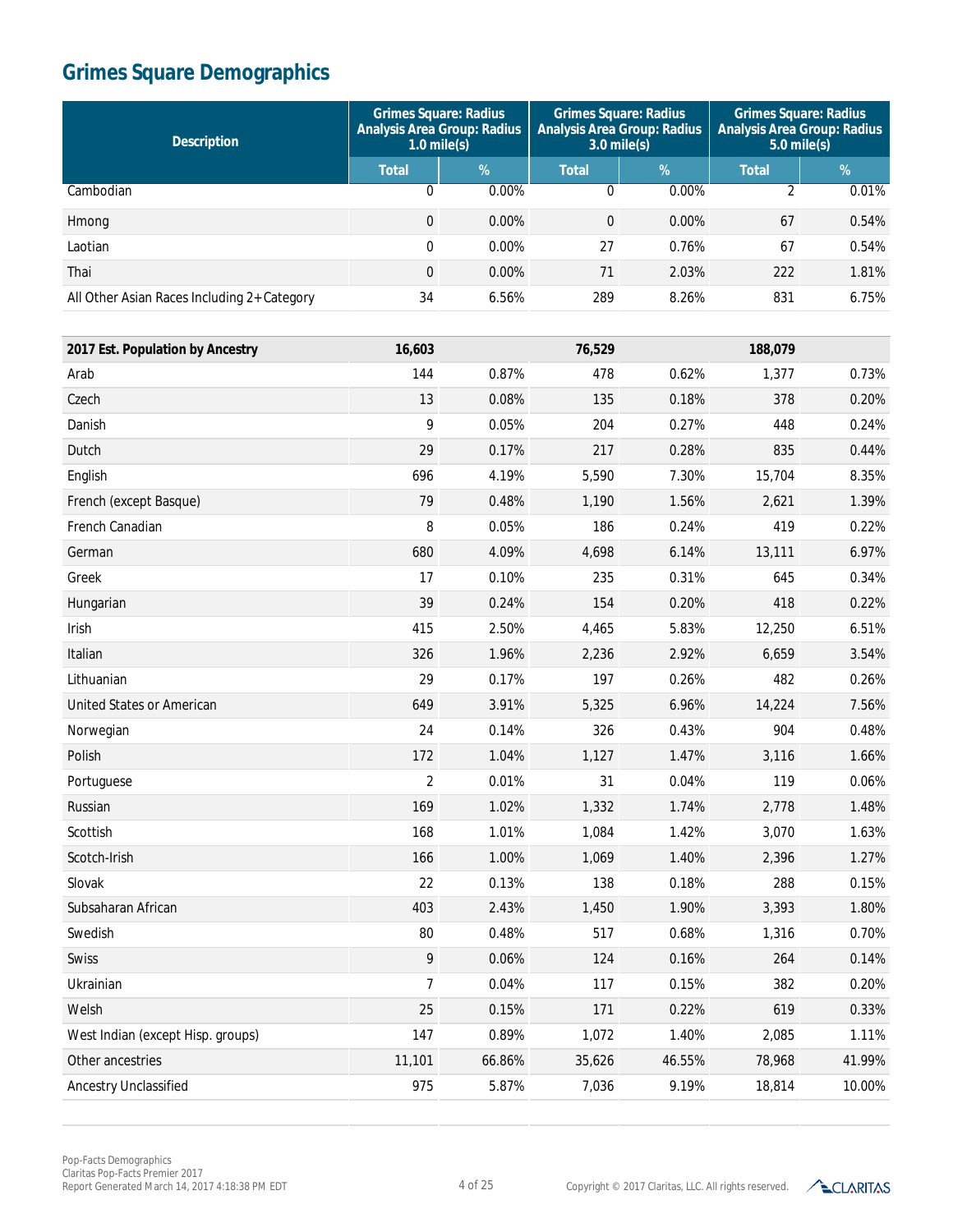| <b>Description</b>                                 | <b>Grimes Square: Radius</b><br><b>Analysis Area Group: Radius</b><br>$1.0$ mile(s) |        | <b>Grimes Square: Radius</b><br><b>Analysis Area Group: Radius</b><br>$3.0$ mile(s) |        | <b>Grimes Square: Radius</b><br><b>Analysis Area Group: Radius</b><br>$5.0$ mile(s) |        |
|----------------------------------------------------|-------------------------------------------------------------------------------------|--------|-------------------------------------------------------------------------------------|--------|-------------------------------------------------------------------------------------|--------|
|                                                    | <b>Total</b>                                                                        | %      | <b>Total</b>                                                                        | $\%$   | <b>Total</b>                                                                        | %      |
| 2017 Est. Pop Age 5+ by Language Spoken At<br>Home | 15,174                                                                              |        | 71,030                                                                              |        | 176,236                                                                             |        |
| Speak Only English at Home                         | 7,584                                                                               | 49.98% | 51,454                                                                              | 72.44% | 138,589                                                                             | 78.64% |
| Speak Asian/Pac. Isl. Lang. at Home                | 192                                                                                 | 1.26%  | 1.770                                                                               | 2.49%  | 5,870                                                                               | 3.33%  |
| Speak IndoEuropean Language at Home                | 1,058                                                                               | 6.97%  | 4,687                                                                               | 6.60%  | 11,397                                                                              | 6.47%  |
| Speak Spanish at Home                              | 6,122                                                                               | 40.34% | 12,175                                                                              | 17.14% | 17,892                                                                              | 10.15% |
| Speak Other Language at Home                       | 218                                                                                 | 1.44%  | 944                                                                                 | 1.33%  | 2,489                                                                               | 1.41%  |
| 2017 Est. Population by Sex                        | 16,603                                                                              |        | 76,529                                                                              |        | 188,079                                                                             |        |
| Male                                               | 8,537                                                                               | 51.42% | 37,373                                                                              | 48.84% | 91,196                                                                              | 48.49% |
| Female                                             | 8,066                                                                               | 48.58% | 39,156                                                                              | 51.16% | 96,883                                                                              | 51.51% |
| 2017 Est. Population by Age                        | 16,603                                                                              |        | 76,529                                                                              |        | 188,079                                                                             |        |
| Age 0 - 4                                          | 1,429                                                                               | 8.61%  | 5,499                                                                               | 7.19%  | 11,843                                                                              | 6.30%  |
| Age 5 - 9                                          | 1,297                                                                               | 7.81%  | 5,528                                                                               | 7.22%  | 12,309                                                                              | 6.54%  |
| Age 10 - 14                                        | 1,184                                                                               | 7.13%  | 5,137                                                                               | 6.71%  | 12,951                                                                              | 6.89%  |
| Age 15 - 17                                        | 623                                                                                 | 3.75%  | 2,788                                                                               | 3.64%  | 7,668                                                                               | 4.08%  |
| Age 18 - 20                                        | 542                                                                                 | 3.27%  | 2,447                                                                               | 3.20%  | 6,801                                                                               | 3.62%  |
| Age 21 - 24                                        | 665                                                                                 | 4.00%  | 3,055                                                                               | 3.99%  | 8,707                                                                               | 4.63%  |
| Age 25 - 34                                        | 3,243                                                                               | 19.53% | 11,354                                                                              | 14.84% | 24,828                                                                              | 13.20% |
| Age 35 - 44                                        | 2,671                                                                               | 16.09% | 11,911                                                                              | 15.56% | 25,663                                                                              | 13.64% |
| Age 45 - 54                                        | 2,082                                                                               | 12.54% | 10,617                                                                              | 13.87% | 28,379                                                                              | 15.09% |
| Age 55 - 64                                        | 1,375                                                                               | 8.28%  | 8,688                                                                               | 11.35% | 25,094                                                                              | 13.34% |
| Age 65 - 74                                        | 767                                                                                 | 4.62%  | 5,531                                                                               | 7.23%  | 14,851                                                                              | 7.90%  |
| Age 75 - 84                                        | 406                                                                                 | 2.44%  | 2,555                                                                               | 3.34%  | 6,158                                                                               | 3.27%  |
| Age 85 and over                                    | 318                                                                                 | 1.91%  | 1,419                                                                               | 1.85%  | 2,825                                                                               | 1.50%  |
| Age 16 and over                                    | 12,488                                                                              | 75.21% | 59,448                                                                              | 77.68% | 148,455                                                                             | 78.93% |
| Age 18 and over                                    | 12,069                                                                              | 72.69% | 57,578                                                                              | 75.24% | 143,308                                                                             | 76.20% |
| Age 21 and over                                    | 11,527                                                                              | 69.43% | 55,131                                                                              | 72.04% | 136,506                                                                             | 72.58% |
| Age 65 and over                                    | 1,491                                                                               | 8.98%  | 9,505                                                                               | 12.42% | 23,835                                                                              | 12.67% |
| 2017 Est. Median Age                               | 32.9                                                                                |        | 37.1                                                                                |        | 38.5                                                                                |        |
| 2017 Est. Average Age                              | 34.3                                                                                |        | 37.5                                                                                |        | 38.4                                                                                |        |
| 2017 Est. Male Population by Age                   | 8,537                                                                               |        | 37,373                                                                              |        | 91,196                                                                              |        |
| Age 0 - 4                                          | 758                                                                                 | 8.88%  | 2,834                                                                               | 7.58%  | 6,078                                                                               | 6.67%  |
| Age 5 - 9                                          | 647                                                                                 | 7.58%  | 2,818                                                                               | 7.54%  | 6,216                                                                               | 6.82%  |
| Age 10 - 14                                        | 600                                                                                 | 7.03%  | 2,613                                                                               | 6.99%  | 6,598                                                                               | 7.23%  |
|                                                    |                                                                                     |        |                                                                                     |        |                                                                                     |        |

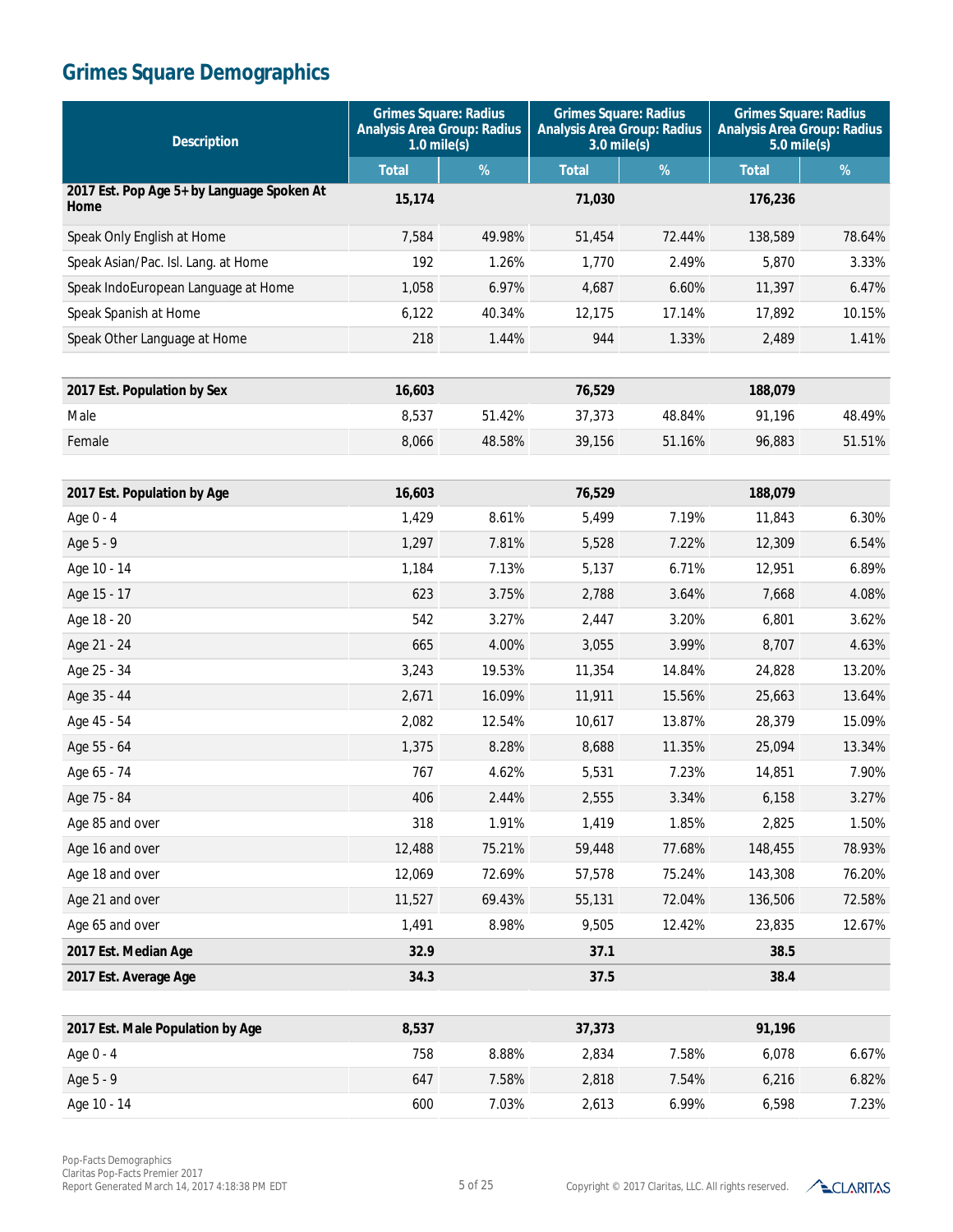| <b>Description</b>                      | <b>Grimes Square: Radius</b><br><b>Analysis Area Group: Radius</b><br>$1.0$ mile(s) |        | <b>Grimes Square: Radius</b><br><b>Analysis Area Group: Radius</b><br>$3.0$ mile(s) |        | <b>Grimes Square: Radius</b><br><b>Analysis Area Group: Radius</b><br>$5.0$ mile(s) |        |
|-----------------------------------------|-------------------------------------------------------------------------------------|--------|-------------------------------------------------------------------------------------|--------|-------------------------------------------------------------------------------------|--------|
|                                         | <b>Total</b>                                                                        | %      | <b>Total</b>                                                                        | %      | <b>Total</b>                                                                        | %      |
| Age 15 - 17                             | 342                                                                                 | 4.01%  | 1,477                                                                               | 3.95%  | 3,969                                                                               | 4.35%  |
| Age 18 - 20                             | 298                                                                                 | 3.49%  | 1,306                                                                               | 3.49%  | 3,537                                                                               | 3.88%  |
| Age 21 - 24                             | 362                                                                                 | 4.25%  | 1,600                                                                               | 4.28%  | 4,397                                                                               | 4.82%  |
| Age 25 - 34                             | 1,819                                                                               | 21.31% | 5,832                                                                               | 15.61% | 12,421                                                                              | 13.62% |
| Age 35 - 44                             | 1,395                                                                               | 16.34% | 5,873                                                                               | 15.71% | 12,371                                                                              | 13.56% |
| Age 45 - 54                             | 1,074                                                                               | 12.58% | 5,156                                                                               | 13.80% | 13,524                                                                              | 14.83% |
| Age 55 - 64                             | 651                                                                                 | 7.62%  | 3,951                                                                               | 10.57% | 11,756                                                                              | 12.89% |
| Age 65 - 74                             | 333                                                                                 | 3.90%  | 2,444                                                                               | 6.54%  | 6,836                                                                               | 7.50%  |
| Age 75 - 84                             | 151                                                                                 | 1.76%  | 1,010                                                                               | 2.70%  | 2,553                                                                               | 2.80%  |
| Age 85 and over                         | 107                                                                                 | 1.25%  | 460                                                                                 | 1.23%  | 938                                                                                 | 1.03%  |
| 2017 Est. Median Age, Male              | 31.9                                                                                |        | 35.4                                                                                |        | 36.9                                                                                |        |
| 2017 Est. Average Age, Male             | 33.0                                                                                |        | 36.0                                                                                |        | 37.2                                                                                |        |
|                                         |                                                                                     |        |                                                                                     |        |                                                                                     |        |
| 2017 Est. Female Population by Age      | 8,066                                                                               |        | 39,156                                                                              |        | 96,883                                                                              |        |
| Age 0 - 4                               | 671                                                                                 | 8.32%  | 2,664                                                                               | 6.80%  | 5,764                                                                               | 5.95%  |
| Age 5 - 9                               | 650                                                                                 | 8.06%  | 2,710                                                                               | 6.92%  | 6,093                                                                               | 6.29%  |
| Age 10 - 14                             | 584                                                                                 | 7.24%  | 2,524                                                                               | 6.45%  | 6,353                                                                               | 6.56%  |
| Age 15 - 17                             | 281                                                                                 | 3.48%  | 1,311                                                                               | 3.35%  | 3,699                                                                               | 3.82%  |
| Age 18 - 20                             | 245                                                                                 | 3.03%  | 1,141                                                                               | 2.91%  | 3,264                                                                               | 3.37%  |
| Age 21 - 24                             | 302                                                                                 | 3.75%  | 1,456                                                                               | 3.72%  | 4,310                                                                               | 4.45%  |
| Age 25 - 34                             | 1,424                                                                               | 17.66% | 5,522                                                                               | 14.10% | 12,407                                                                              | 12.81% |
| Age 35 - 44                             | 1,276                                                                               | 15.82% | 6,038                                                                               | 15.42% | 13,292                                                                              | 13.72% |
| Age 45 - 54                             | 1,008                                                                               | 12.50% | 5,462                                                                               | 13.95% | 14,855                                                                              | 15.33% |
| Age 55 - 64                             | 724                                                                                 | 8.97%  | 4,737                                                                               | 12.10% | 13,338                                                                              | 13.77% |
| Age 65 - 74                             | 434                                                                                 | 5.38%  | 3,087                                                                               | 7.88%  | 8,015                                                                               | 8.27%  |
| Age 75 - 84                             | 255                                                                                 | 3.16%  | 1,545                                                                               | 3.95%  | 3,605                                                                               | 3.72%  |
| Age 85 and over                         | 211                                                                                 | 2.61%  | 959                                                                                 | 2.45%  | 1,887                                                                               | 1.95%  |
| 2017 Est. Median Age, Female            | 34.1                                                                                |        | 38.7                                                                                |        | 39.9                                                                                |        |
| 2017 Est. Average Age, Female           | 35.6                                                                                |        | 38.9                                                                                |        | 39.5                                                                                |        |
|                                         |                                                                                     |        |                                                                                     |        |                                                                                     |        |
| 2017 Est. Pop Age 15+ by Marital Status | 12,693                                                                              |        | 60,366                                                                              |        | 150,976                                                                             |        |
| Total, Never Married                    | 5,105                                                                               | 40.22% | 20,657                                                                              | 34.22% | 45,988                                                                              | 30.46% |
| Males, Never Married                    | 2,858                                                                               | 22.51% | 10,790                                                                              | 17.87% | 24,264                                                                              | 16.07% |
| Females, Never Married                  | 2,248                                                                               | 17.71% | 9,867                                                                               | 16.35% | 21,724                                                                              | 14.39% |
| Married, Spouse present                 | 4,267                                                                               | 33.62% | 26,369                                                                              | 43.68% | 75,788                                                                              | 50.20% |
| Married, Spouse absent                  | 1,346                                                                               | 10.60% | 3,451                                                                               | 5.72%  | 6,572                                                                               | 4.35%  |
| Widowed                                 | 556                                                                                 | 4.38%  | 3,125                                                                               | 5.18%  | 7,268                                                                               | 4.81%  |

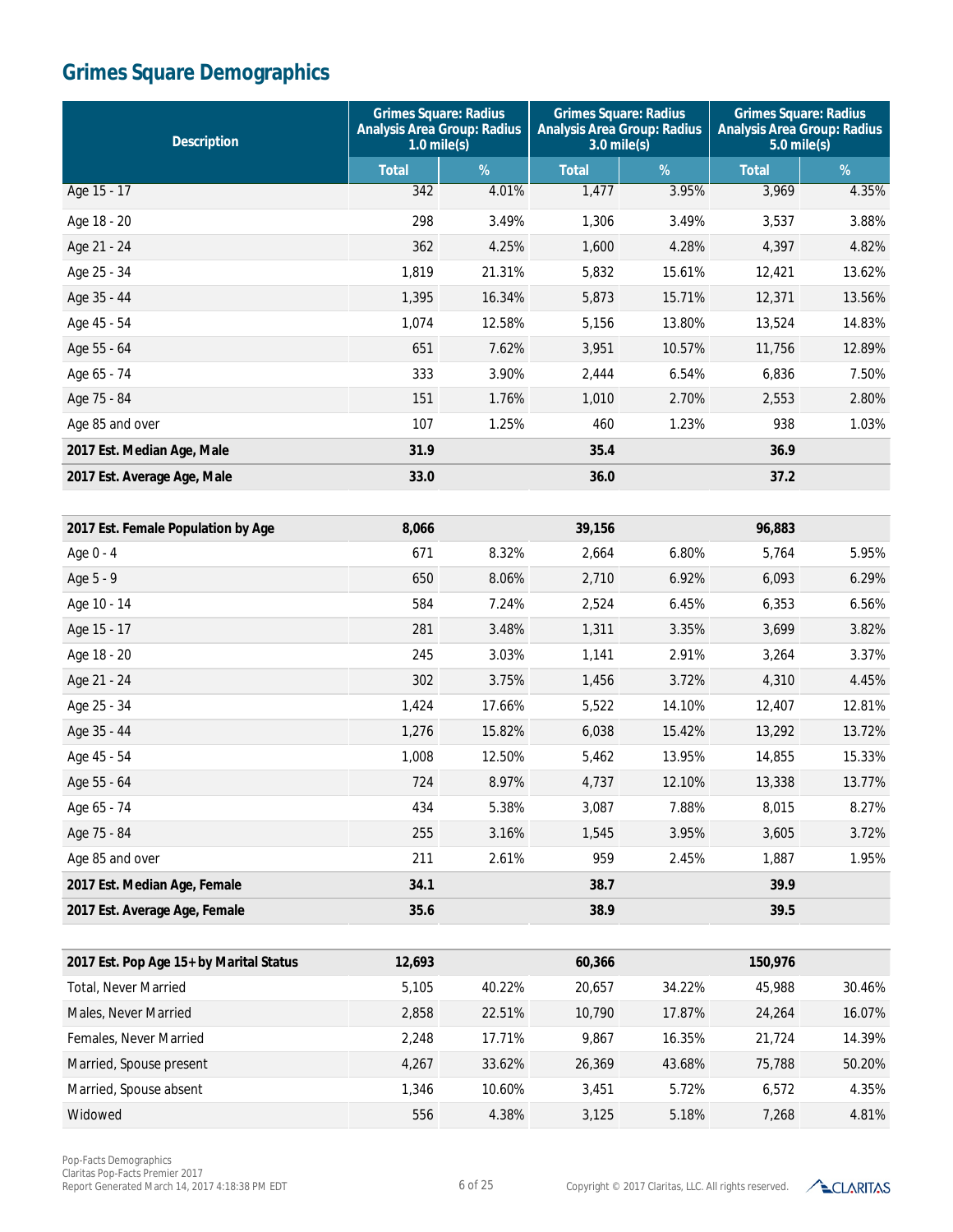| <b>Description</b>                                   | <b>Grimes Square: Radius</b><br><b>Analysis Area Group: Radius</b><br>$1.0$ mile(s) |        | <b>Grimes Square: Radius</b><br><b>Analysis Area Group: Radius</b><br>$3.0$ mile(s) |        | <b>Grimes Square: Radius</b><br><b>Analysis Area Group: Radius</b><br>$5.0$ mile(s) |        |
|------------------------------------------------------|-------------------------------------------------------------------------------------|--------|-------------------------------------------------------------------------------------|--------|-------------------------------------------------------------------------------------|--------|
|                                                      | <b>Total</b>                                                                        | %      | <b>Total</b>                                                                        | $\%$   | <b>Total</b>                                                                        | $\%$   |
| Males Widowed                                        | 145                                                                                 | 1.14%  | 756                                                                                 | 1.25%  | 1,529                                                                               | 1.01%  |
| <b>Females Widowed</b>                               | 412                                                                                 | 3.24%  | 2,368                                                                               | 3.92%  | 5,739                                                                               | 3.80%  |
| Divorced                                             | 1,418                                                                               | 11.17% | 6,764                                                                               | 11.21% | 15,360                                                                              | 10.17% |
| <b>Males Divorced</b>                                | 476                                                                                 | 3.75%  | 2,141                                                                               | 3.55%  | 4,853                                                                               | 3.21%  |
| Females Divorced                                     | 943                                                                                 | 7.43%  | 4,623                                                                               | 7.66%  | 10,507                                                                              | 6.96%  |
|                                                      |                                                                                     |        |                                                                                     |        |                                                                                     |        |
| 2017 Est. Pop Age 25+ by Edu. Attainment             | 10,862                                                                              |        | 52,076                                                                              |        | 127,799                                                                             |        |
| Less than 9th grade                                  | 1,104                                                                               | 10.16% | 2,418                                                                               | 4.64%  | 3,409                                                                               | 2.67%  |
| Some High School, no diploma                         | 823                                                                                 | 7.58%  | 2,265                                                                               | 4.35%  | 3,644                                                                               | 2.85%  |
| High School Graduate (or GED)                        | 2,710                                                                               | 24.95% | 9,240                                                                               | 17.74% | 18,469                                                                              | 14.45% |
| Some College, no degree                              | 2,161                                                                               | 19.89% | 10,139                                                                              | 19.47% | 23,204                                                                              | 18.16% |
| Associate Degree                                     | 469                                                                                 | 4.32%  | 2,850                                                                               | 5.47%  | 7,439                                                                               | 5.82%  |
| <b>Bachelor's Degree</b>                             | 2,358                                                                               | 21.70% | 16,411                                                                              | 31.51% | 46.735                                                                              | 36.57% |
| Master's Degree                                      | 1,055                                                                               | 9.72%  | 6,960                                                                               | 13.36% | 18,978                                                                              | 14.85% |
| Professional School Degree                           | 69                                                                                  | 0.64%  | 1,049                                                                               | 2.01%  | 3,658                                                                               | 2.86%  |
| Doctorate Degree                                     | 113                                                                                 | 1.04%  | 745                                                                                 | 1.43%  | 2,263                                                                               | 1.77%  |
| 2017 Est. Pop Age 25+ by Edu. Attain.,<br>Hisp./Lat. | 4,268                                                                               |        | 8,719                                                                               |        | 12,634                                                                              |        |
| No High School Diploma                               | 1,929                                                                               | 45.19% | 3,400                                                                               | 39.00% | 4,142                                                                               | 32.78% |
| <b>High School Graduate</b>                          | 1,679                                                                               | 39.34% | 3,001                                                                               | 34.42% | 3,996                                                                               | 31.63% |
| Some College or Associate's Degree                   | 510                                                                                 | 11.95% | 1,028                                                                               | 11.79% | 1,957                                                                               | 15.49% |
| Bachelor's Degree or Higher                          | 150                                                                                 | 3.52%  | 1,290                                                                               | 14.79% | 2,540                                                                               | 20.10% |
|                                                      |                                                                                     |        |                                                                                     |        |                                                                                     |        |
| 2017 Est. Households by Household Type               | 6,064                                                                               |        | 30,927                                                                              |        | 75,826                                                                              |        |
| <b>Family Households</b>                             | 3,655                                                                               | 60.27% | 19,212                                                                              | 62.12% | 49,549                                                                              | 65.35% |
| Nonfamily Households                                 | 2,409                                                                               | 39.73% | 11,715                                                                              | 37.88% | 26,277                                                                              | 34.65% |
| 2017 Est. Group Quarters Population                  | 52                                                                                  |        | 561                                                                                 |        | 768                                                                                 |        |
| 2017 HHs by Ethnicity, Hispanic/Latino               | 1,839                                                                               |        | 4,067                                                                               |        | 6,247                                                                               |        |
|                                                      |                                                                                     |        |                                                                                     |        |                                                                                     |        |
| 2017 Est. Households by HH Income                    | 6,064                                                                               |        | 30,927                                                                              |        | 75,826                                                                              |        |
| Income $<$ \$15,000                                  | 569                                                                                 | 9.38%  | 2,529                                                                               | 8.18%  | 5,081                                                                               | 6.70%  |
| Income \$15,000 - \$24,999                           | 639                                                                                 | 10.54% | 2,547                                                                               | 8.23%  | 4,979                                                                               | 6.57%  |
| Income \$25,000 - \$34,999                           | 663                                                                                 | 10.93% | 2,639                                                                               | 8.53%  | 5,644                                                                               | 7.44%  |
| Income \$35,000 - \$49,999                           | 1,101                                                                               | 18.16% | 4,276                                                                               | 13.83% | 8,605                                                                               | 11.35% |

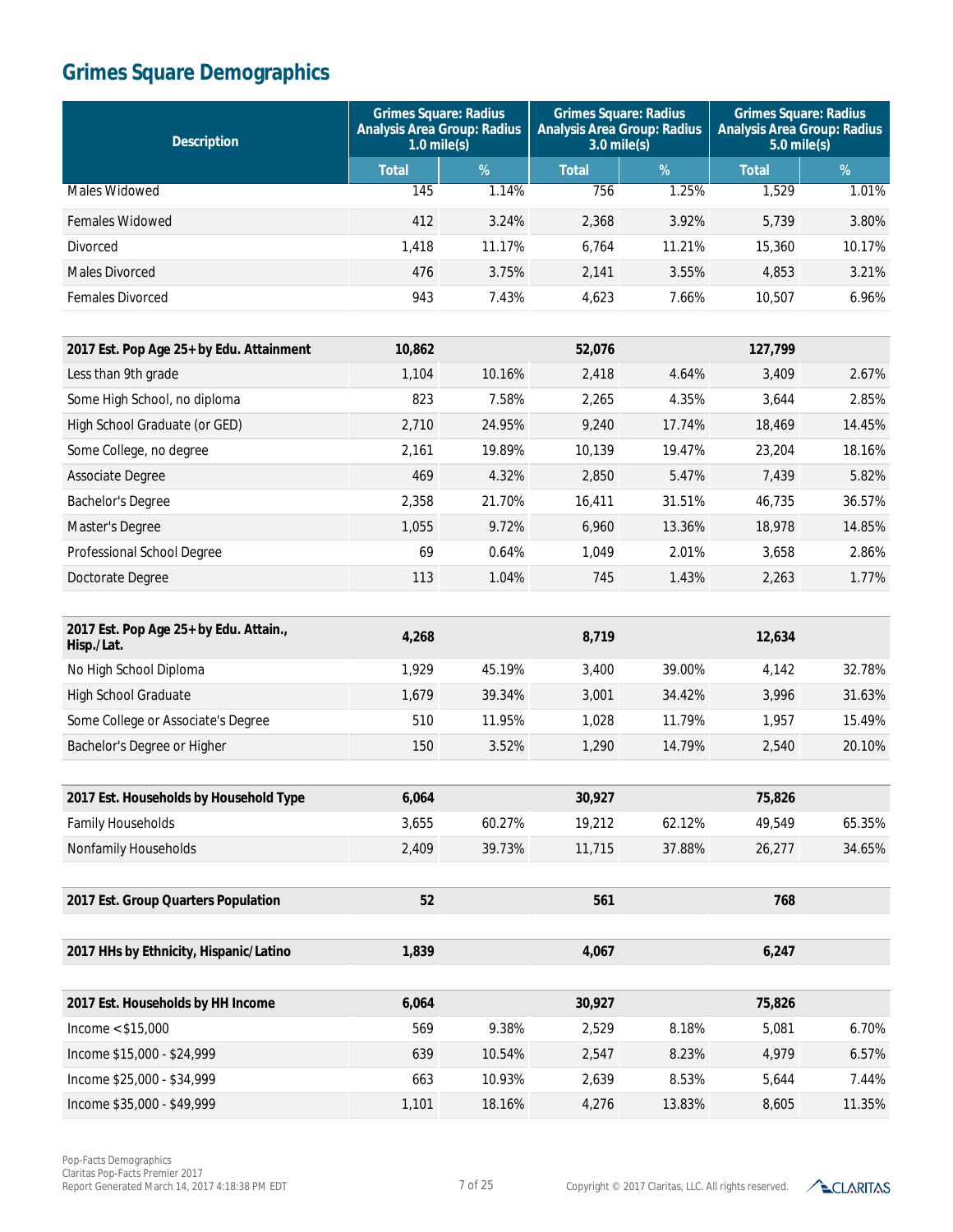| <b>Grimes Square: Radius</b><br><b>Analysis Area Group: Radius</b><br>$1.0$ mile(s) |        | <b>Grimes Square: Radius</b><br><b>Analysis Area Group: Radius</b><br>$3.0$ mile(s) |        | <b>Grimes Square: Radius</b><br><b>Analysis Area Group: Radius</b><br>$5.0$ mile(s) |        |
|-------------------------------------------------------------------------------------|--------|-------------------------------------------------------------------------------------|--------|-------------------------------------------------------------------------------------|--------|
| <b>Total</b>                                                                        | %      | <b>Total</b>                                                                        | %      | <b>Total</b>                                                                        | $\%$   |
| 1,235                                                                               | 20.36% | 5,306                                                                               | 17.16% | 12,051                                                                              | 15.89% |
| 495                                                                                 | 8.16%  | 3,084                                                                               | 9.97%  | 7,992                                                                               | 10.54% |
| 386                                                                                 | 6.37%  | 2,802                                                                               | 9.06%  | 7.242                                                                               | 9.55%  |
| 318                                                                                 | 5.24%  | 1,921                                                                               | 6.21%  | 5,223                                                                               | 6.89%  |
| 271                                                                                 | 4.48%  | 2,438                                                                               | 7.88%  | 7,066                                                                               | 9.32%  |
| 139                                                                                 | 2.30%  | 1,161                                                                               | 3.75%  | 3,624                                                                               | 4.78%  |
| 172                                                                                 | 2.83%  | 1.509                                                                               | 4.88%  | 5.262                                                                               | 6.94%  |
| 75                                                                                  | 1.23%  | 716                                                                                 | 2.31%  | 3,056                                                                               | 4.03%  |
| \$77,571                                                                            |        | \$100,859                                                                           |        | \$121,827                                                                           |        |
| \$51,211                                                                            |        | \$66,362                                                                            |        | \$79,856                                                                            |        |
|                                                                                     |        |                                                                                     |        |                                                                                     |        |

| 2017 Median HH Inc. by Single-Class. Race or<br>Eth.  |          |        |           |        |           |        |
|-------------------------------------------------------|----------|--------|-----------|--------|-----------|--------|
| <b>White Alone</b>                                    | \$57,599 |        | \$75,881  |        | \$97,979  |        |
| <b>Black or African American Alone</b>                | \$42,333 |        | \$45,667  |        | \$46,214  |        |
| American Indian and Alaska Native Alone               | \$14,999 |        | \$19,810  |        | \$40,537  |        |
| Asian Alone                                           | \$93,520 |        | \$109,953 |        | \$107,927 |        |
| Native Hawaiian and Other Pacific Islander<br>Alone   | \$40,364 |        | \$78,160  |        | \$52,178  |        |
| Some Other Race Alone                                 | \$44,828 |        | \$42,101  |        | \$38,837  |        |
| Two or More Races                                     | \$31,114 |        | \$50,412  |        | \$64,123  |        |
| Hispanic or Latino                                    | \$38,203 |        | \$38,873  |        | \$42,374  |        |
| Not Hispanic or Latino                                | \$61,447 |        | \$71,960  |        | \$85,422  |        |
|                                                       |          |        |           |        |           |        |
| 2017 Est. Family HH Type by Presence of Own<br>Child. | 3,655    |        | 19,212    |        | 49,549    |        |
| Married-Couple Family, own children                   | 1,275    | 34.89% | 6,591     | 34.31% | 18,832    | 38.01% |
| Married-Couple Family, no own children                | 1,084    | 29.66% | 7,434     | 38.70% | 20,054    | 40.47% |

| Male Householder, own children      | 192 | 5.26%  | 666   | 3.47%  | 1.344 | 2.71% |
|-------------------------------------|-----|--------|-------|--------|-------|-------|
| Male Householder, no own children   | 258 | 7.07%  | 778   | 4.05%  | '.461 | 2.95% |
| Female Householder, own children    | 555 | 15.18% | 2.322 | 12.09% | 4,881 | 9.85% |
| Female Householder, no own children | 290 | 7.94%  | .420  | 7.39%  | 2.977 | 6.01% |

| 2017 Est. Households by Household Size | 6.064 |        | 30.927 |        | 75,826 |        |
|----------------------------------------|-------|--------|--------|--------|--------|--------|
| 1-person                               | 1.869 | 30.83% | 9.535  | 30.83% | 21,701 | 28.62% |
| 2-person                               | 1.592 | 26.26% | 9.742  | 31.50% | 24,423 | 32.21% |
| 3-person                               | 860   | 14.18% | 4.815  | 15.57% | 12.226 | 16.12% |
| 4-person                               | 769   | 12.69% | 3.865  | 12.50% | 10,908 | 14.39% |

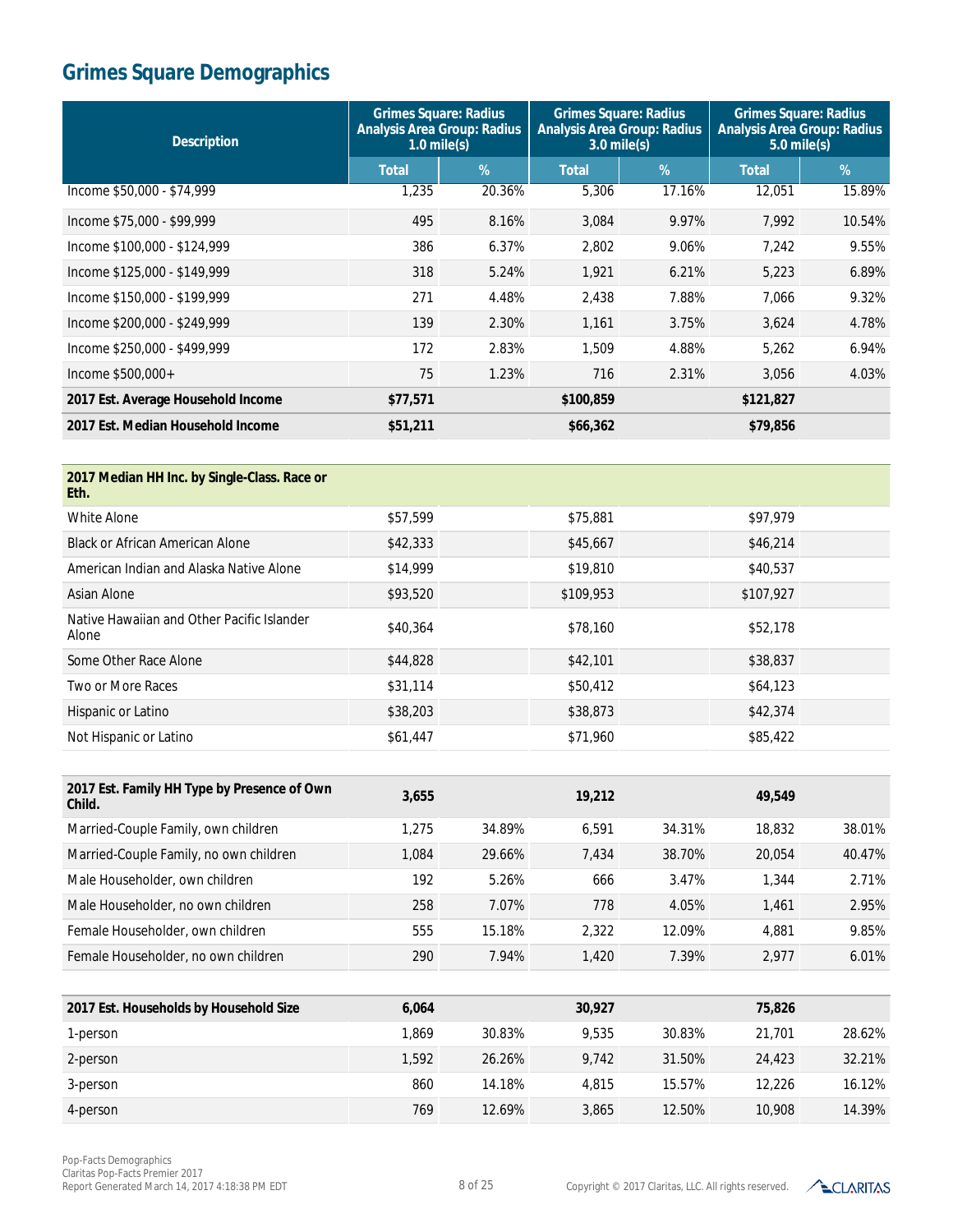| <b>Description</b>                                     | <b>Grimes Square: Radius</b><br><b>Analysis Area Group: Radius</b><br>$1.0$ mile(s) |        | <b>Grimes Square: Radius</b><br><b>Analysis Area Group: Radius</b><br>$3.0$ mile(s) |        | <b>Grimes Square: Radius</b><br><b>Analysis Area Group: Radius</b><br>$5.0$ mile(s) |        |
|--------------------------------------------------------|-------------------------------------------------------------------------------------|--------|-------------------------------------------------------------------------------------|--------|-------------------------------------------------------------------------------------|--------|
|                                                        | <b>Total</b>                                                                        | %      | <b>Total</b>                                                                        | %      | <b>Total</b>                                                                        | %      |
| 5-person                                               | 477                                                                                 | 7.86%  | 1,703                                                                               | 5.51%  | 4,293                                                                               | 5.66%  |
| 6-person                                               | 254                                                                                 | 4.19%  | 764                                                                                 | 2.47%  | 1,515                                                                               | 2.00%  |
| 7-or-more-person                                       | 242                                                                                 | 3.99%  | 504                                                                                 | 1.63%  | 760                                                                                 | 1.00%  |
| 2017 Est. Average Household Size                       | 2.73                                                                                |        | 2.46                                                                                |        | 2.47                                                                                |        |
|                                                        |                                                                                     |        |                                                                                     |        |                                                                                     |        |
| 2017 Est. Households by Presence of People<br>Under 18 | 6,064                                                                               |        | 30,927                                                                              |        | 75,826                                                                              |        |
| Households with 1 or More People under Age<br>18:      | 2,222                                                                               | 36.65% | 10,290                                                                              | 33.27% | 26,356                                                                              | 34.76% |
| Married-Couple Family                                  | 1,326                                                                               | 59.68% | 6,811                                                                               | 66.19% | 19,273                                                                              | 73.13% |
| Other Family, Male Householder                         | 240                                                                                 | 10.82% | 793                                                                                 | 7.71%  | 1,543                                                                               | 5.85%  |
| Other Family, Female Householder                       | 621                                                                                 | 27.94% | 2,584                                                                               | 25.12% | 5,364                                                                               | 20.35% |
| Nonfamily, Male Householder                            | 27                                                                                  | 1.24%  | 68                                                                                  | 0.66%  | 117                                                                                 | 0.44%  |
| Nonfamily, Female Householder                          | $\overline{7}$                                                                      | 0.32%  | 34                                                                                  | 0.33%  | 59                                                                                  | 0.22%  |
|                                                        |                                                                                     |        |                                                                                     |        |                                                                                     |        |
| Households with No People under Age 18:                | 3,841                                                                               | 63.35% | 20,637                                                                              | 66.73% | 49,470                                                                              | 65.24% |
| Married-Couple Family                                  | 1,030                                                                               | 26.82% | 7,214                                                                               | 34.95% | 19,615                                                                              | 39.65% |
| Other Family, Male Householder                         | 208                                                                                 | 5.41%  | 647                                                                                 | 3.14%  | 1,259                                                                               | 2.55%  |
| Other Family, Female Householder                       | 226                                                                                 | 5.87%  | 1,157                                                                               | 5.61%  | 2,498                                                                               | 5.05%  |
| Nonfamily, Male Householder                            | 1,135                                                                               | 29.54% | 5,099                                                                               | 24.71% | 11,387                                                                              | 23.02% |
| Nonfamily, Female Householder                          | 1,243                                                                               | 32.36% | 6,520                                                                               | 31.59% | 14,711                                                                              | 29.74% |
|                                                        |                                                                                     |        |                                                                                     |        |                                                                                     |        |
| 2017 Est. Households by Number of Vehicles             | 6,064                                                                               |        | 30,927                                                                              |        | 75,826                                                                              |        |
| No Vehicles                                            | 615                                                                                 | 10.14% | 2,242                                                                               | 7.25%  | 4,535                                                                               | 5.98%  |
| 1 Vehicle                                              | 3,017                                                                               | 49.76% | 12,363                                                                              | 39.98% | 27,166                                                                              | 35.83% |
| 2 Vehicles                                             | 1,800                                                                               | 29.68% | 12,591                                                                              | 40.71% | 32,523                                                                              | 42.89% |
| 3 Vehicles                                             | 403                                                                                 | 6.65%  | 2,782                                                                               | 8.99%  | 8,745                                                                               | 11.53% |
| 4 Vehicles                                             | 160                                                                                 | 2.63%  | 703                                                                                 | 2.27%  | 2,181                                                                               | 2.88%  |
| 5 or more Vehicles                                     | 69                                                                                  | 1.13%  | 246                                                                                 | 0.80%  | 677                                                                                 | 0.89%  |
| 2017 Est. Average Number of Vehicles                   | 1.5                                                                                 |        | 1.6                                                                                 |        | 1.7                                                                                 |        |
|                                                        |                                                                                     |        |                                                                                     |        |                                                                                     |        |
| 2017 Est. Families by Poverty Status                   | 3,655                                                                               |        | 19,212                                                                              |        | 49,549                                                                              |        |
| 2017 Families at or Above Poverty                      | 2,997                                                                               | 82.01% | 17,505                                                                              | 91.12% | 46,674                                                                              | 94.20% |
| 2017 Families at or Above Poverty with Children        | 1,493                                                                               | 40.86% | 8,169                                                                               | 42.52% | 23,454                                                                              | 47.34% |
| 2017 Families Below Poverty                            | 657                                                                                 | 17.99% | 1,707                                                                               | 8.88%  | 2,874                                                                               | 5.80%  |
| 2017 Families Below Poverty with Children              | 552                                                                                 | 15.11% | 1,381                                                                               | 7.19%  | 2,153                                                                               | 4.34%  |

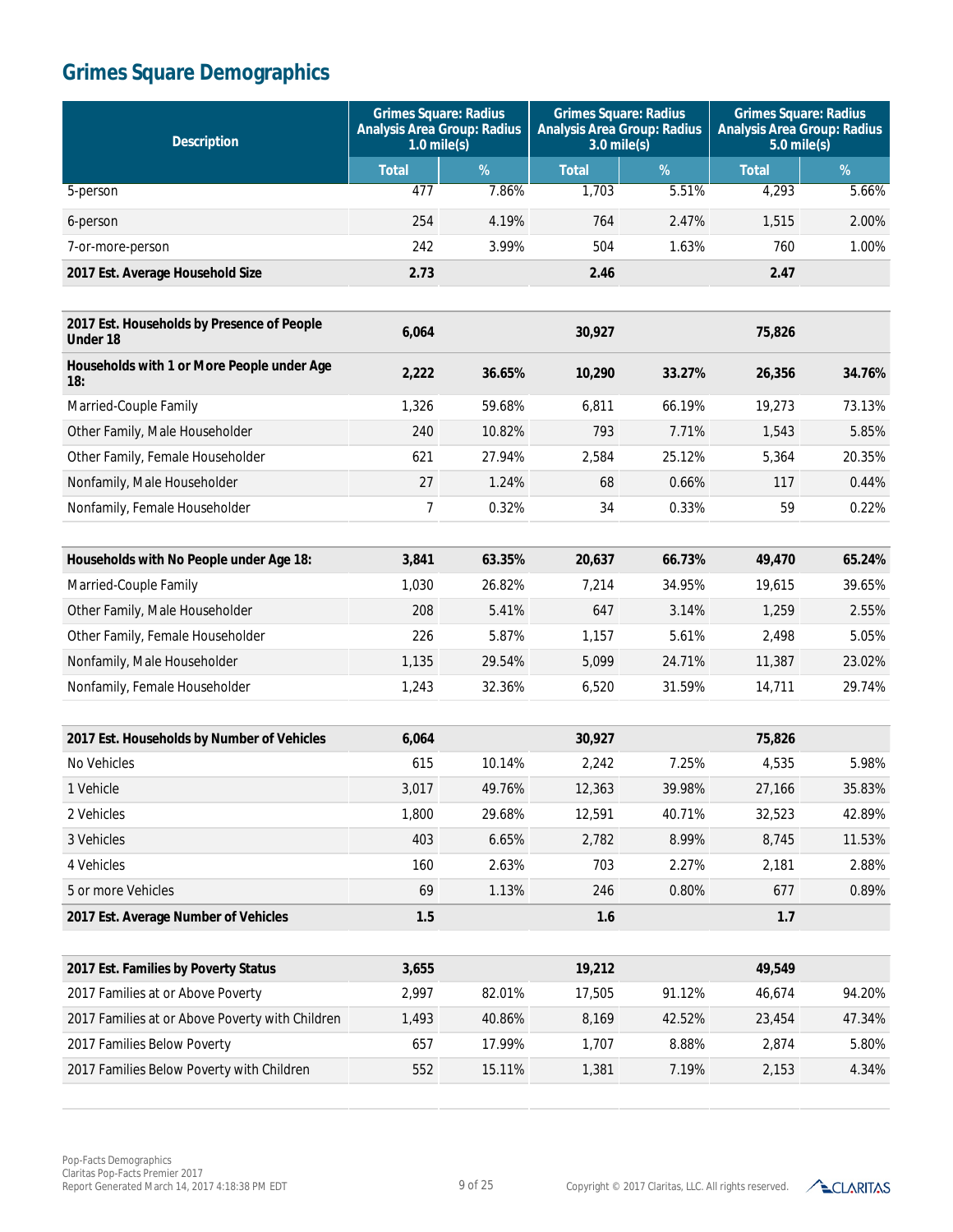| <b>Description</b>                                           | <b>Grimes Square: Radius</b><br><b>Analysis Area Group: Radius</b><br>$1.0$ mile(s) |        | <b>Grimes Square: Radius</b><br><b>Analysis Area Group: Radius</b><br>$3.0$ mile(s) |        | <b>Grimes Square: Radius</b><br><b>Analysis Area Group: Radius</b><br>$5.0$ mile(s) |        |
|--------------------------------------------------------------|-------------------------------------------------------------------------------------|--------|-------------------------------------------------------------------------------------|--------|-------------------------------------------------------------------------------------|--------|
|                                                              | <b>Total</b>                                                                        | $\%$   | <b>Total</b>                                                                        | %      | <b>Total</b>                                                                        | $\%$   |
| 2017 Est. Pop Age 16+ by Employment Status                   | 12,488                                                                              |        | 59,448                                                                              |        | 148,455                                                                             |        |
| In Armed Forces                                              | 20                                                                                  | 0.16%  | 40                                                                                  | 0.07%  | 109                                                                                 | 0.07%  |
| Civilian - Employed                                          | 8,577                                                                               | 68.68% | 39,375                                                                              | 66.24% | 99,024                                                                              | 66.70% |
| Civilian - Unemployed                                        | 652                                                                                 | 5.22%  | 2,770                                                                               | 4.66%  | 6,122                                                                               | 4.12%  |
| Not in Labor Force                                           | 3,238                                                                               | 25.93% | 17,263                                                                              | 29.04% | 43,199                                                                              | 29.10% |
|                                                              |                                                                                     |        |                                                                                     |        |                                                                                     |        |
| 2017 Est. Civ. Employed Pop 16+ by Class of<br><b>Worker</b> | 8,588                                                                               |        | 39,423                                                                              |        | 99,087                                                                              |        |
| For-Profit Private Workers                                   | 6,768                                                                               | 78.80% | 30,276                                                                              | 76.80% | 73,956                                                                              | 74.64% |
| Non-Profit Private Workers                                   | 275                                                                                 | 3.20%  | 2,088                                                                               | 5.30%  | 5,885                                                                               | 5.94%  |
| <b>Local Government Workers</b>                              | 223                                                                                 | 2.60%  | 1,320                                                                               | 3.35%  | 3,461                                                                               | 3.49%  |
| <b>State Government Workers</b>                              | 194                                                                                 | 2.26%  | 744                                                                                 | 1.89%  | 1,959                                                                               | 1.98%  |
| <b>Federal Government Workers</b>                            | 120                                                                                 | 1.39%  | 706                                                                                 | 1.79%  | 1,519                                                                               | 1.53%  |
| Self-Employed Workers                                        | 1,002                                                                               | 11.67% | 4,252                                                                               | 10.79% | 12,226                                                                              | 12.34% |
| <b>Unpaid Family Workers</b>                                 | 6                                                                                   | 0.07%  | 36                                                                                  | 0.09%  | 81                                                                                  | 0.08%  |
|                                                              |                                                                                     |        |                                                                                     |        |                                                                                     |        |
| 2017 Est. Civ. Employed Pop 16+ by Occupation                | 8,588                                                                               |        | 39,423                                                                              |        | 99,087                                                                              |        |
| Architect/Engineer                                           | 83                                                                                  | 0.97%  | 761                                                                                 | 1.93%  | 1,979                                                                               | 2.00%  |
| Arts/Entertainment/Sports                                    | 173                                                                                 | 2.01%  | 965                                                                                 | 2.45%  | 2,639                                                                               | 2.66%  |
| <b>Building Grounds Maintenance</b>                          | 1,357                                                                               | 15.80% | 2,715                                                                               | 6.89%  | 3,960                                                                               | 4.00%  |
| <b>Business/Financial Operations</b>                         | 372                                                                                 | 4.33%  | 3,313                                                                               | 8.40%  | 9,635                                                                               | 9.72%  |
| Community/Social Services                                    | 92                                                                                  | 1.07%  | 592                                                                                 | 1.50%  | 1,512                                                                               | 1.53%  |
| Computer/Mathematical                                        | 434                                                                                 | 5.06%  | 2,395                                                                               | 6.08%  | 6,121                                                                               | 6.18%  |
| Construction/Extraction                                      | 659                                                                                 | 7.68%  | 1,328                                                                               | 3.37%  | 2,234                                                                               | 2.25%  |
| Education/Training/Library                                   | 405                                                                                 | 4.72%  | 2,079                                                                               | 5.27%  | 5,810                                                                               | 5.86%  |
| Farming/Fishing/Forestry                                     | 1                                                                                   | 0.02%  | 21                                                                                  | 0.05%  | 117                                                                                 | 0.12%  |
| Food Prep/Serving                                            | 687                                                                                 | 8.01%  | 2,587                                                                               | 6.56%  | 5,842                                                                               | 5.90%  |
| Health Practitioner/Technician                               | 226                                                                                 | 2.63%  | 1,733                                                                               | 4.40%  | 4,747                                                                               | 4.79%  |
| Healthcare Support                                           | 56                                                                                  | 0.65%  | 563                                                                                 | 1.43%  | 1,041                                                                               | 1.05%  |
| Maintenance Repair                                           | 158                                                                                 | 1.84%  | 677                                                                                 | 1.72%  | 1,137                                                                               | 1.15%  |
| Legal                                                        | 127                                                                                 | 1.48%  | 586                                                                                 | 1.49%  | 1,831                                                                               | 1.85%  |
| Life/Physical/Social Science                                 | 15                                                                                  | 0.18%  | 238                                                                                 | 0.60%  | 673                                                                                 | 0.68%  |
| Management                                                   | 811                                                                                 | 9.45%  | 5,460                                                                               | 13.85% | 16,410                                                                              | 16.56% |
| Office/Admin. Support                                        | 640                                                                                 | 7.45%  | 3,670                                                                               | 9.31%  | 9,449                                                                               | 9.54%  |
| Production                                                   | 212                                                                                 | 2.47%  | 769                                                                                 | 1.95%  | 1,937                                                                               | 1.96%  |
| <b>Protective Services</b>                                   | 86                                                                                  | 1.00%  | 381                                                                                 | 0.97%  | 1,000                                                                               | 1.01%  |
| Sales/Related                                                | 1,043                                                                               | 12.14% | 5,840                                                                               | 14.81% | 14,612                                                                              | 14.75% |

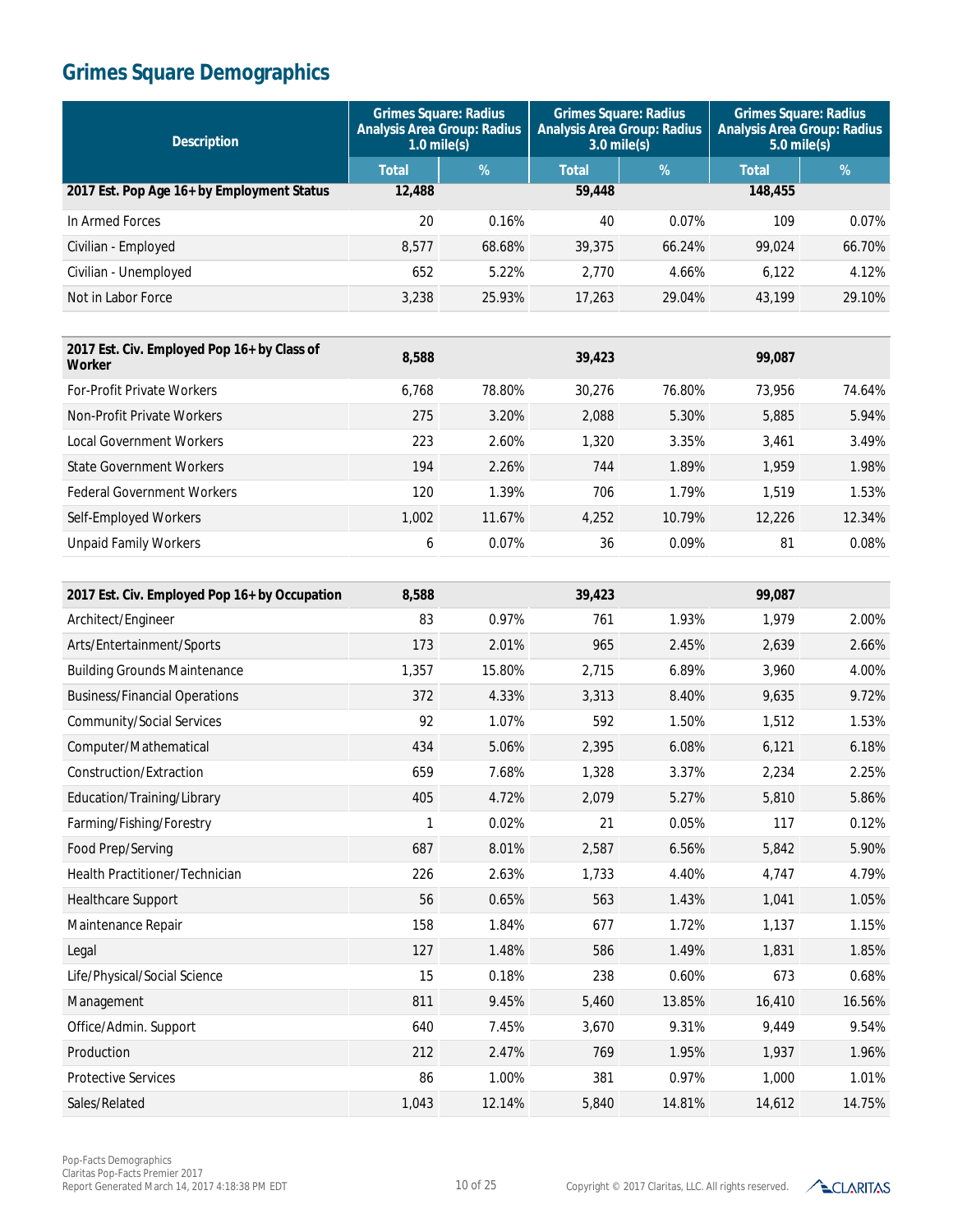| <b>Description</b>                                         | <b>Grimes Square: Radius</b><br><b>Analysis Area Group: Radius</b><br>$1.0$ mile(s) |        | <b>Grimes Square: Radius</b><br><b>Analysis Area Group: Radius</b><br>$3.0$ mile(s) |        | <b>Grimes Square: Radius</b><br><b>Analysis Area Group: Radius</b><br>$5.0$ mile(s) |        |
|------------------------------------------------------------|-------------------------------------------------------------------------------------|--------|-------------------------------------------------------------------------------------|--------|-------------------------------------------------------------------------------------|--------|
|                                                            | <b>Total</b>                                                                        | $\%$   | <b>Total</b>                                                                        | %      | <b>Total</b>                                                                        | $\%$   |
| <b>Personal Care/Service</b>                               | 339                                                                                 | 3.95%  | 1,229                                                                               | 3.12%  | 3,368                                                                               | 3.40%  |
| Transportation/Moving                                      | 610                                                                                 | 7.11%  | 1,519                                                                               | 3.85%  | 3,033                                                                               | 3.06%  |
|                                                            |                                                                                     |        |                                                                                     |        |                                                                                     |        |
| 2017 Est. Pop 16+ by Occupation Classification             | 8,588                                                                               |        | 39,423                                                                              |        | 99,087                                                                              |        |
| <b>Blue Collar</b>                                         | 1,640                                                                               | 19.10% | 4,294                                                                               | 10.89% | 8,341                                                                               | 8.42%  |
| <b>White Collar</b>                                        | 4,421                                                                               | 51.48% | 27,632                                                                              | 70.09% | 75,417                                                                              | 76.11% |
| Service and Farm                                           | 2,526                                                                               | 29.42% | 7,497                                                                               | 19.02% | 15,328                                                                              | 15.47% |
|                                                            |                                                                                     |        |                                                                                     |        |                                                                                     |        |
| 2017 Est. Workers Age 16+ by Transp. to Work               | 8,525                                                                               |        | 39,048                                                                              |        | 97,774                                                                              |        |
| Drove Alone                                                | 5,594                                                                               | 65.62% | 29,012                                                                              | 74.30% | 75,278                                                                              | 76.99% |
| Car Pooled                                                 | 1,586                                                                               | 18.60% | 4,351                                                                               | 11.14% | 8,109                                                                               | 8.29%  |
| Public Transportation                                      | 432                                                                                 | 5.07%  | 1,600                                                                               | 4.10%  | 3,096                                                                               | 3.17%  |
| Walked                                                     | 230                                                                                 | 2.69%  | 573                                                                                 | 1.47%  | 1,184                                                                               | 1.21%  |
| Bicycle                                                    | 49                                                                                  | 0.57%  | 54                                                                                  | 0.14%  | 66                                                                                  | 0.07%  |
| <b>Other Means</b>                                         | 185                                                                                 | 2.17%  | 410                                                                                 | 1.05%  | 841                                                                                 | 0.86%  |
| Worked at Home                                             | 451                                                                                 | 5.28%  | 3,049                                                                               | 7.81%  | 9,201                                                                               | 9.41%  |
|                                                            |                                                                                     |        |                                                                                     |        |                                                                                     |        |
| 2017 Est. Workers Age 16+ by Travel Time to<br><b>Work</b> |                                                                                     |        |                                                                                     |        |                                                                                     |        |
| Less than 15 Minutes                                       | 1,786                                                                               |        | 6,628                                                                               |        | 16,915                                                                              |        |
| 15 - 29 Minutes                                            | 3,168                                                                               |        | 14,258                                                                              |        | 33,450                                                                              |        |
| 30 - 44 Minutes                                            | 1,985                                                                               |        | 9,012                                                                               |        | 21,201                                                                              |        |
| 45 - 59 Minutes                                            | 571                                                                                 |        | 3,424                                                                               |        | 9,841                                                                               |        |
| 60 or more Minutes                                         | 578                                                                                 |        | 2,748                                                                               |        | 7,434                                                                               |        |
| 2017 Est. Avg Travel Time to Work in Minutes               | 28.00                                                                               |        | 30.00                                                                               |        | 31.00                                                                               |        |
|                                                            |                                                                                     |        |                                                                                     |        |                                                                                     |        |
| 2017 Est. Occupied Housing Units by Tenure                 | 6,064                                                                               |        | 30,927                                                                              |        | 75,826                                                                              |        |
| Owner Occupied                                             | 2,273                                                                               | 37.48% | 17,046                                                                              | 55.12% | 46,613                                                                              | 61.47% |
| Renter Occupied                                            | 3,791                                                                               | 62.52% | 13,881                                                                              | 44.88% | 29,213                                                                              | 38.53% |
|                                                            |                                                                                     |        |                                                                                     |        |                                                                                     |        |
| 2017 Owner Occ. HUs: Avg. Length of<br>Residence           | 13.9                                                                                |        | 13.8                                                                                |        | 13.9                                                                                |        |
| 2017 Renter Occ. HUs: Avg. Length of                       | 5.8                                                                                 |        | 5.7                                                                                 |        | $5.5\,$                                                                             |        |
| <b>Residence</b>                                           |                                                                                     |        |                                                                                     |        |                                                                                     |        |
| 2017 Est. Owner-Occupied Housing Units by<br><b>Value</b>  | 2,273                                                                               |        | 17,046                                                                              |        | 46,613                                                                              |        |

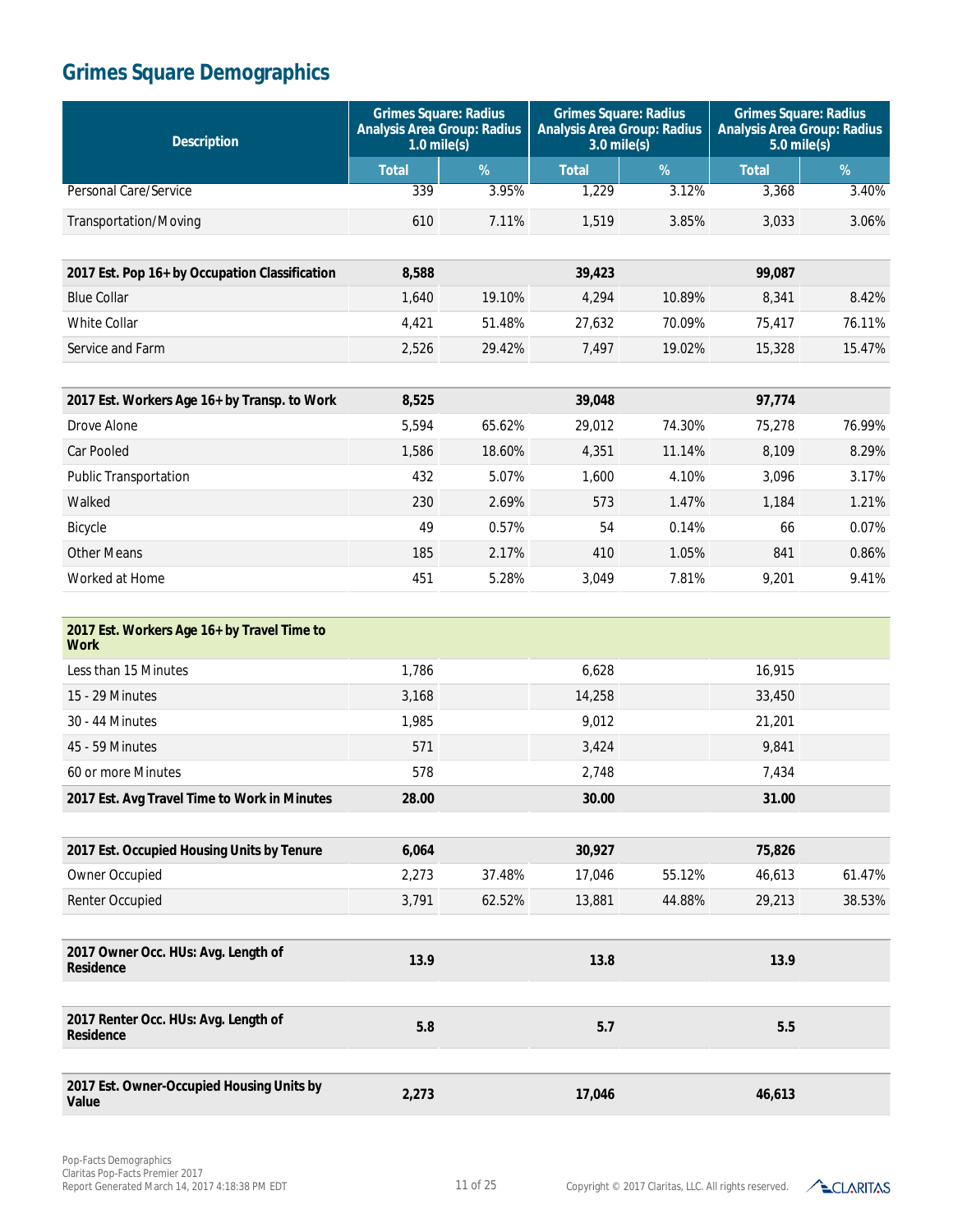| <b>Description</b>                                   | <b>Grimes Square: Radius</b><br><b>Analysis Area Group: Radius</b><br>$1.0$ mile(s) |        | <b>Grimes Square: Radius</b><br><b>Analysis Area Group: Radius</b><br>$3.0$ mile(s) |        | <b>Grimes Square: Radius</b><br><b>Analysis Area Group: Radius</b><br>$5.0$ mile(s) |        |
|------------------------------------------------------|-------------------------------------------------------------------------------------|--------|-------------------------------------------------------------------------------------|--------|-------------------------------------------------------------------------------------|--------|
|                                                      | <b>Total</b>                                                                        | %      | <b>Total</b>                                                                        | %      | <b>Total</b>                                                                        | %      |
| Value Less than \$20,000                             | 48                                                                                  | 2.09%  | 248                                                                                 | 1.45%  | 609                                                                                 | 1.31%  |
| Value \$20,000 - \$39,999                            | 1                                                                                   | 0.04%  | 86                                                                                  | 0.51%  | 167                                                                                 | 0.36%  |
| Value \$40,000 - \$59,999                            | 21                                                                                  | 0.94%  | 183                                                                                 | 1.07%  | 372                                                                                 | 0.80%  |
| Value \$60,000 - \$79,999                            | 32                                                                                  | 1.41%  | 253                                                                                 | 1.49%  | 565                                                                                 | 1.21%  |
| Value \$80,000 - \$99,999                            | 65                                                                                  | 2.84%  | 380                                                                                 | 2.23%  | 605                                                                                 | 1.30%  |
| Value \$100,000 - \$149,999                          | 273                                                                                 | 12.01% | 1,170                                                                               | 6.86%  | 2,040                                                                               | 4.38%  |
| Value \$150,000 - \$199,999                          | 338                                                                                 | 14.86% | 1,662                                                                               | 9.75%  | 2,905                                                                               | 6.23%  |
| Value \$200,000 - \$299,999                          | 650                                                                                 | 28.59% | 5,200                                                                               | 30.50% | 10,335                                                                              | 22.17% |
| Value \$300,000 - \$399,999                          | 426                                                                                 | 18.75% | 3,085                                                                               | 18.09% | 9,302                                                                               | 19.95% |
| Value \$400,000 - \$499,999                          | 181                                                                                 | 7.98%  | 1,941                                                                               | 11.39% | 7,826                                                                               | 16.79% |
| Value \$500,000 - \$749,999                          | 147                                                                                 | 6.47%  | 1,851                                                                               | 10.86% | 7,726                                                                               | 16.57% |
| Value \$750,000 - \$999,999                          | 52                                                                                  | 2.27%  | 609                                                                                 | 3.57%  | 2,698                                                                               | 5.79%  |
| Value \$1,000,000 or more                            | 40                                                                                  | 1.74%  | 379                                                                                 | 2.23%  | 1,464                                                                               | 3.14%  |
| 2017 Est. Median All Owner-Occupied Housing<br>Value | \$255,235                                                                           |        | \$287,338                                                                           |        | \$361,374                                                                           |        |
|                                                      |                                                                                     |        |                                                                                     |        |                                                                                     |        |
| 2017 Est. Housing Units by Units in Structure        | 6,664                                                                               |        | 33,427                                                                              |        | 80,759                                                                              |        |
| 1 Unit Attached                                      | 948                                                                                 | 14.22% | 4,149                                                                               | 12.41% | 7,775                                                                               | 9.63%  |
| 1 Unit Detached                                      | 1,837                                                                               | 27.57% | 14,796                                                                              | 44.26% | 43,459                                                                              | 53.81% |
| 2 Units                                              | 161                                                                                 | 2.41%  | 467                                                                                 | 1.40%  | 639                                                                                 | 0.79%  |
| 3 or 4 Units                                         | 576                                                                                 | 8.65%  | 1,333                                                                               | 3.99%  | 2,388                                                                               | 2.96%  |
| 5 to 19 Units                                        | 2,243                                                                               | 33.65% | 8,778                                                                               | 26.26% | 17,415                                                                              | 21.56% |
| 20 to 49 Units                                       | 410                                                                                 | 6.15%  | 1,799                                                                               | 5.38%  | 4,846                                                                               | 6.00%  |
| 50 or More Units                                     | 489                                                                                 | 7.34%  | 1,996                                                                               | 5.97%  | 4,033                                                                               | 4.99%  |
| Mobile Home or Trailer                               | 1                                                                                   | 0.01%  | 77                                                                                  | 0.23%  | 157                                                                                 | 0.19%  |
| Boat, RV, Van, etc.                                  | 0                                                                                   | 0.00%  | 31                                                                                  | 0.09%  | 47                                                                                  | 0.06%  |
|                                                      |                                                                                     |        |                                                                                     |        |                                                                                     |        |
| 2017 Est. Housing Units by Year Structure Built      | 6,664                                                                               |        | 33,427                                                                              |        | 80,759                                                                              |        |
| Housing Units Built 2010 or later                    | 628                                                                                 | 9.42%  | 3,015                                                                               | 9.02%  | 7,382                                                                               | 9.14%  |
| Housing Units Built 2000 to 2009                     | 796                                                                                 | 11.95% | 3,773                                                                               | 11.29% | 9,793                                                                               | 12.13% |
| Housing Units Built 1990 to 1999                     | 1,174                                                                               | 17.62% | 6,881                                                                               | 20.58% | 19,526                                                                              | 24.18% |
| Housing Units Built 1980 to 1989                     | 1,937                                                                               | 29.07% | 10,619                                                                              | 31.77% | 26,279                                                                              | 32.54% |
| Housing Units Built 1970 to 1979                     | 1,429                                                                               | 21.44% | 6,639                                                                               | 19.86% | 13,245                                                                              | 16.40% |
| Housing Units Built 1960 to 1969                     | 478                                                                                 | 7.17%  | 1,539                                                                               | 4.60%  | 2,843                                                                               | 3.52%  |
| Housing Units Built 1950 to 1959                     | 144                                                                                 | 2.15%  | 432                                                                                 | 1.29%  | 722                                                                                 | 0.89%  |
| Housing Units Built 1940 to 1949                     | 31                                                                                  | 0.46%  | 250                                                                                 | 0.75%  | 485                                                                                 | 0.60%  |
| Housing Unit Built 1939 or Earlier                   | 48                                                                                  | 0.72%  | 279                                                                                 | 0.83%  | 484                                                                                 | 0.60%  |

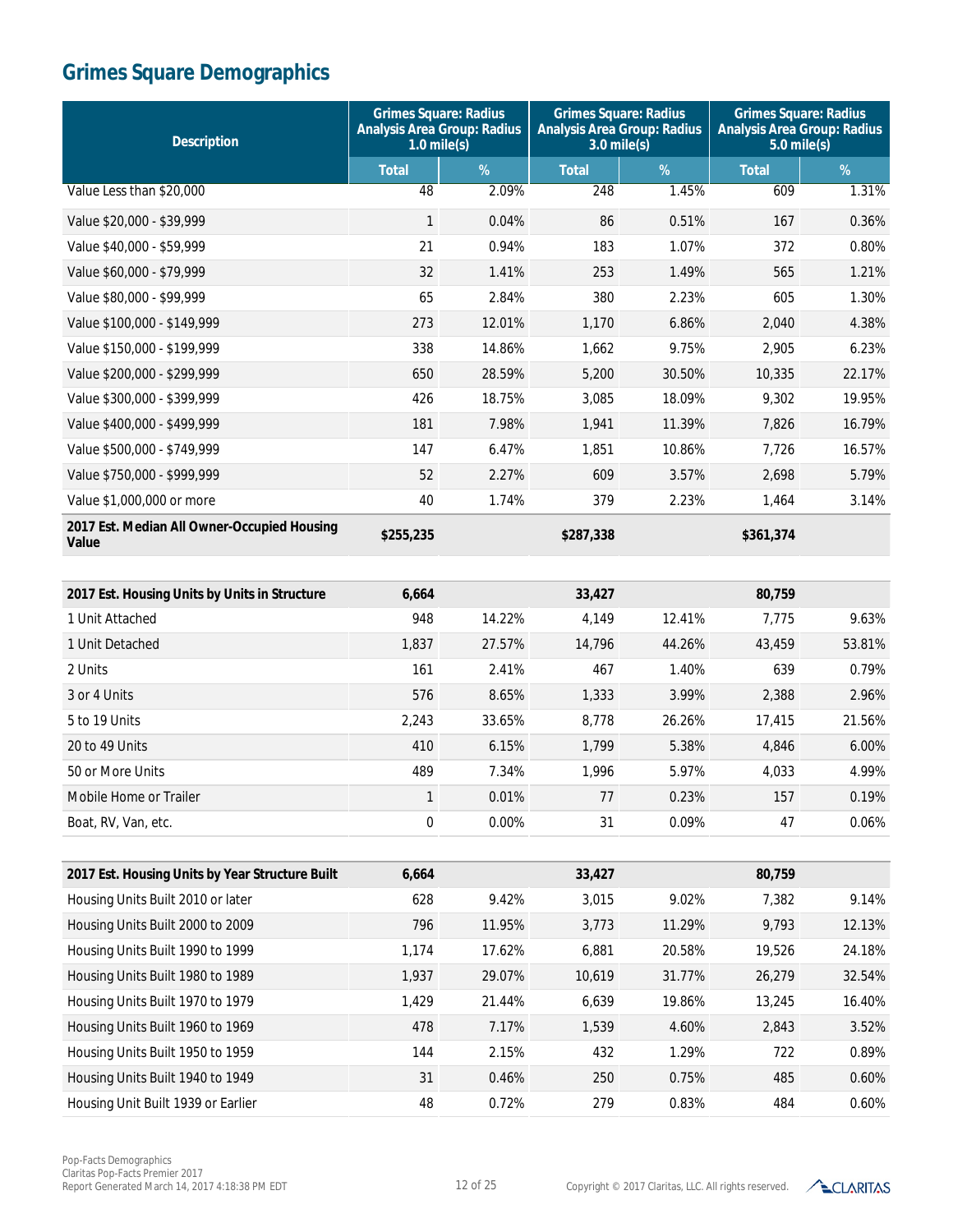| <b>Description</b>                    | <b>Grimes Square: Radius</b><br><b>Analysis Area Group: Radius</b><br>$1.0$ mile(s) |  | <b>Grimes Square: Radius</b><br><b>Analysis Area Group: Radius</b><br>$3.0$ mile(s) |    | <b>Grimes Square: Radius</b><br>' Analysis Area Group: Radius,<br>$5.0$ mile(s) |  |
|---------------------------------------|-------------------------------------------------------------------------------------|--|-------------------------------------------------------------------------------------|----|---------------------------------------------------------------------------------|--|
|                                       | Total                                                                               |  | <b>Total</b>                                                                        | V. | <b>Total</b>                                                                    |  |
| 2017 Est. Median Year Structure Built | 1986                                                                                |  | 1987                                                                                |    | 1989                                                                            |  |

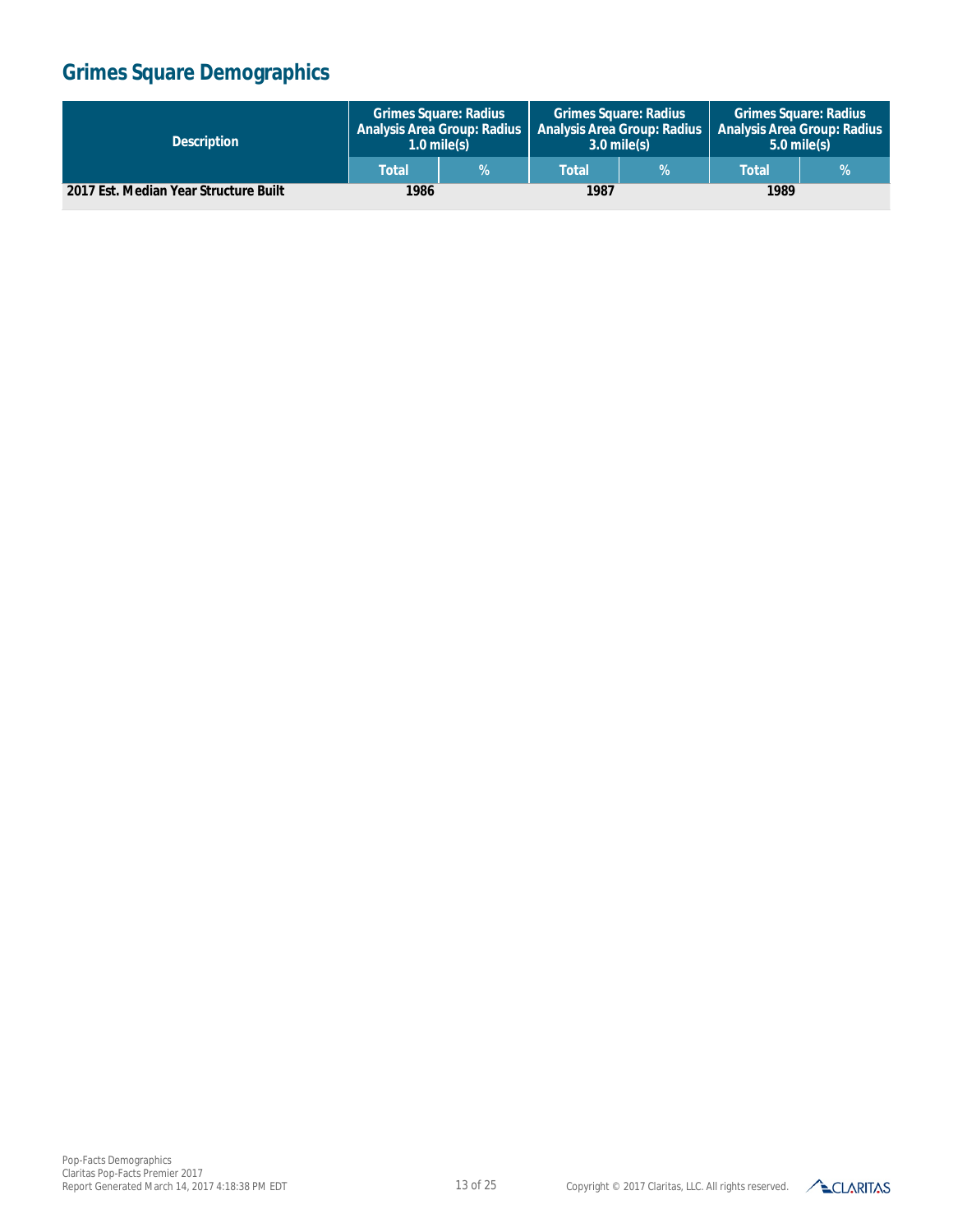| <b>Description</b>                                   | <b>Grimes Square: Radius</b><br><b>Analysis Area Group: Radius</b><br>$1.0$ mile(s) |        | <b>Grimes Square: Radius</b><br><b>Analysis Area Group: Radius</b><br>$3.0$ mile(s) |        | <b>Grimes Square: Radius</b><br><b>Analysis Area Group: Radius</b><br>$5.0$ mile(s) |        |
|------------------------------------------------------|-------------------------------------------------------------------------------------|--------|-------------------------------------------------------------------------------------|--------|-------------------------------------------------------------------------------------|--------|
|                                                      | <b>Total</b>                                                                        | %      | <b>Total</b>                                                                        | %      | <b>Total</b>                                                                        | %      |
| Pop-Facts Census Demographic Overview                |                                                                                     |        |                                                                                     |        |                                                                                     |        |
| 2010 Pop by Single Race Classification               | 15,075                                                                              |        | 70,921                                                                              |        | 173,674                                                                             |        |
| White Alone                                          | 8,685                                                                               | 57.61% | 47,402                                                                              | 66.84% | 124,936                                                                             | 71.94% |
| <b>Black or African American Alone</b>               | 2,236                                                                               | 14.83% | 11.737                                                                              | 16.55% | 25,225                                                                              | 14.52% |
| American Indian and Alaska Native Alone              | 106                                                                                 | 0.70%  | 288                                                                                 | 0.41%  | 472                                                                                 | 0.27%  |
| Asian Alone                                          | 472                                                                                 | 3.13%  | 2,827                                                                               | 3.99%  | 9,409                                                                               | 5.42%  |
| Native Hawaiian and Other Pacific Islander<br>Alone  | 8                                                                                   | 0.05%  | 48                                                                                  | 0.07%  | 81                                                                                  | 0.05%  |
| Some Other Race Alone                                | 3,040                                                                               | 20.16% | 6,472                                                                               | 9.13%  | 8,969                                                                               | 5.16%  |
| Two or More Races                                    | 528                                                                                 | 3.51%  | 2,147                                                                               | 3.03%  | 4,581                                                                               | 2.64%  |
| 2010 Population by Ethnicity                         | 15,075                                                                              |        | 70,921                                                                              |        | 173,674                                                                             |        |
| Hispanic or Latino                                   | 6,921                                                                               | 54.09% | 15,171                                                                              | 78.61% | 22,056                                                                              | 87.30% |
| Not Hispanic or Latino                               | 8,154                                                                               | 45.91% | 55,750                                                                              | 21.39% | 151,618                                                                             | 12.70% |
| 2010 Hispanic or Latino Pop by Single-Class.<br>Race | 6,921                                                                               |        | 15,171                                                                              |        | 22,056                                                                              |        |
| <b>White Alone</b>                                   | 3,513                                                                               | 50.77% | 7,924                                                                               | 52.23% | 11,876                                                                              | 53.84% |
| <b>Black or African American Alone</b>               | 90                                                                                  | 1.30%  | 337                                                                                 | 2.22%  | 674                                                                                 | 3.06%  |
| American Indian and Alaska Native Alone              | 75                                                                                  | 1.08%  | 157                                                                                 | 1.03%  | 210                                                                                 | 0.95%  |
| <b>Asian Alone</b>                                   | 6                                                                                   | 0.08%  | 23                                                                                  | 0.15%  | 48                                                                                  | 0.22%  |
| Native Hawaiian and Other Pacific Islander<br>Alone  | $\overline{2}$                                                                      | 0.03%  | 11                                                                                  | 0.07%  | 11                                                                                  | 0.05%  |
| Some Other Race Alone                                | 2,970                                                                               | 42.92% | 6,021                                                                               | 39.68% | 8,010                                                                               | 36.32% |
| Two or More Races                                    | 264                                                                                 | 3.82%  | 698                                                                                 | 4.60%  | 1,226                                                                               | 5.56%  |
| 2010 Population by Sex                               | 15,075                                                                              |        | 70,921                                                                              |        | 173,674                                                                             |        |
| Male                                                 | 7,816                                                                               | 51.85% | 34,762                                                                              | 49.01% | 84,603                                                                              | 48.71% |
| Female                                               | 7,259                                                                               | 48.15% | 36,160                                                                              | 50.99% | 89,072                                                                              | 51.29% |
| Male/Female Ratio                                    | 1.08                                                                                |        | 0.96                                                                                |        | 0.95                                                                                |        |
| 2010 Population by Age                               | 15,075                                                                              |        | 70,921                                                                              |        | 173,674                                                                             |        |
| Age 0 - 4                                            | 1,455                                                                               | 9.65%  | 5,715                                                                               | 8.06%  | 11,937                                                                              | 6.87%  |
| Age 5 - 9                                            | 1,184                                                                               | 7.85%  | 4,976                                                                               | 7.02%  | 12,538                                                                              | 7.22%  |
| Age 10 - 14                                          | 899                                                                                 | 5.97%  | 4,224                                                                               | 5.96%  | 12,199                                                                              | 7.02%  |
| Age 15 - 17                                          | 519                                                                                 | 3.44%  | 2,476                                                                               | 3.49%  | 7,167                                                                               | 4.13%  |
| Age 18 - 20                                          | 490                                                                                 | 3.25%  | 1,984                                                                               | 2.80%  | 4,782                                                                               | 2.75%  |
| Age 21 - 24                                          | 978                                                                                 | 6.49%  | 3,554                                                                               | 5.01%  | 7,610                                                                               | 4.38%  |
| Age 25 - 34                                          | 3,332                                                                               | 22.10% | 12,489                                                                              | 17.61% | 25,122                                                                              | 14.47% |
| Age 35 - 44                                          | 2,380                                                                               | 15.79% | 11,379                                                                              | 16.04% | 27,686                                                                              | 15.94% |
| Age 45 - 54                                          | 1,664                                                                               | 11.04% | 9,637                                                                               | 13.59% | 27,395                                                                              | 15.77% |
| Age 55 - 64                                          | 1,033                                                                               | 6.85%  | 7,414                                                                               | 10.45% | 20,601                                                                              | 11.86% |

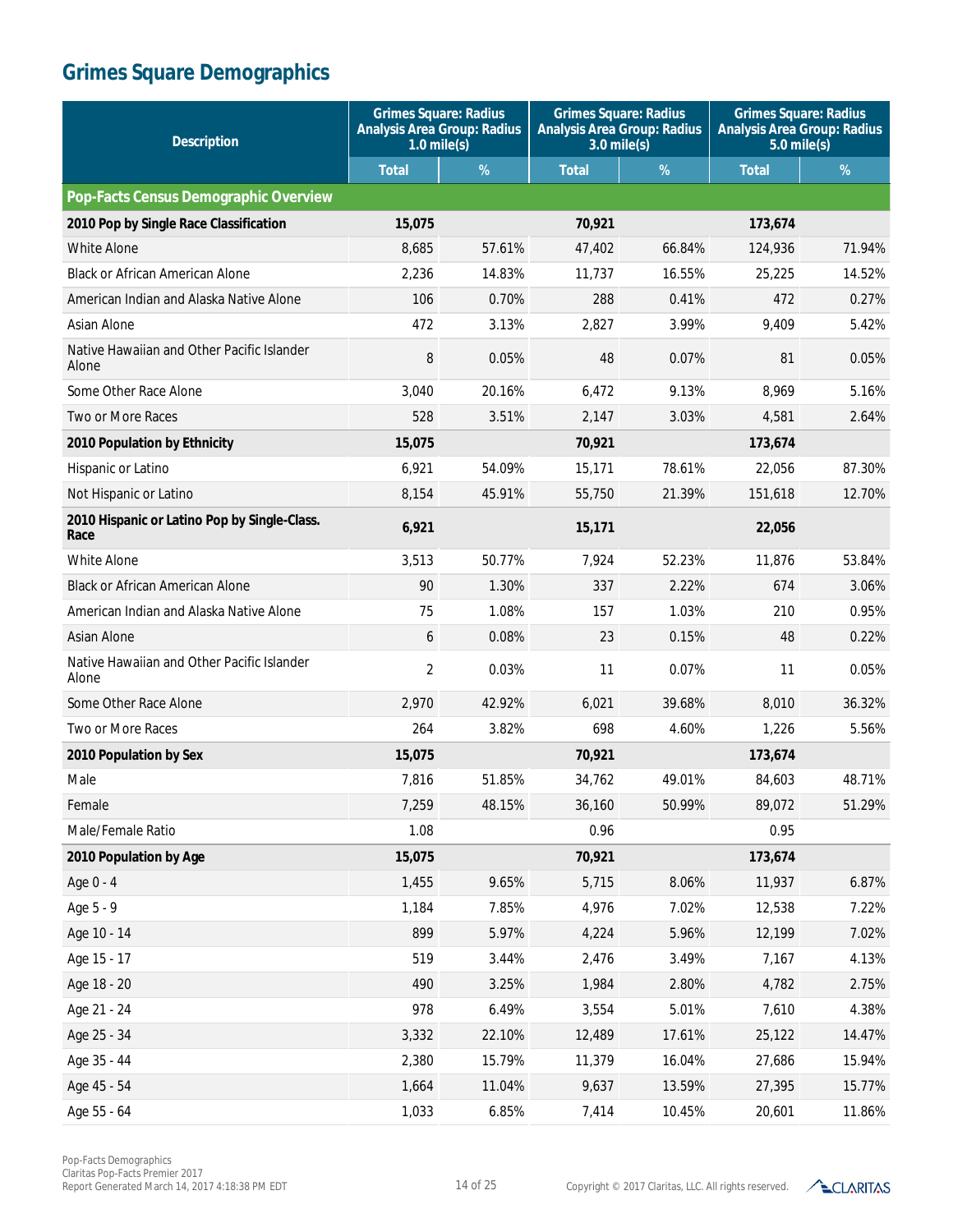| <b>Description</b>            | <b>Grimes Square: Radius</b><br><b>Analysis Area Group: Radius</b><br>$1.0$ mile(s) |        | <b>Grimes Square: Radius</b><br><b>Analysis Area Group: Radius</b><br>$3.0$ mile(s) |        | <b>Grimes Square: Radius</b><br><b>Analysis Area Group: Radius</b><br>$5.0$ mile(s) |        |
|-------------------------------|-------------------------------------------------------------------------------------|--------|-------------------------------------------------------------------------------------|--------|-------------------------------------------------------------------------------------|--------|
|                               | <b>Total</b>                                                                        | %      | <b>Total</b>                                                                        | %      | <b>Total</b>                                                                        | %      |
| Age 65 - 74                   | 539                                                                                 | 3.57%  | 3,692                                                                               | 5.21%  | 9,380                                                                               | 5.40%  |
| Age 75 - 84                   | 329                                                                                 | 2.18%  | 2,146                                                                               | 3.03%  | 4,904                                                                               | 2.82%  |
| Age 85 and over               | 274                                                                                 | 1.82%  | 1,235                                                                               | 1.74%  | 2,353                                                                               | 1.35%  |
| Age 16 and over               | 11,354                                                                              | 75.32% | 55,174                                                                              | 77.80% | 134,589                                                                             | 77.50% |
| Age 18 and over               | 11,018                                                                              | 73.09% | 53,530                                                                              | 75.48% | 129,833                                                                             | 74.76% |
| Age 21 and over               | 10,529                                                                              | 69.84% | 51,547                                                                              | 72.68% | 125,051                                                                             | 72.00% |
| Age 65 and over               | 1,141                                                                               | 7.57%  | 7,073                                                                               | 9.97%  | 16,637                                                                              | 9.58%  |
| 2010 Median Age               | 31.0                                                                                |        | 35.0                                                                                |        | 37.0                                                                                |        |
| 2010 Male Population by Age   | 7,816                                                                               |        | 34,762                                                                              |        | 84,603                                                                              |        |
| Age 0 - 4                     | 769                                                                                 | 9.84%  | 2,982                                                                               | 8.58%  | 6,139                                                                               | 7.26%  |
| Age 5 - 9                     | 592                                                                                 | 7.58%  | 2,503                                                                               | 7.20%  | 6,378                                                                               | 7.54%  |
| Age 10 - 14                   | 491                                                                                 | 6.28%  | 2,260                                                                               | 6.50%  | 6,314                                                                               | 7.46%  |
| Age 15 - 17                   | 269                                                                                 | 3.44%  | 1,275                                                                               | 3.67%  | 3,716                                                                               | 4.39%  |
| Age 18 - 20                   | 272                                                                                 | 3.48%  | 1,084                                                                               | 3.12%  | 2,555                                                                               | 3.02%  |
| Age 21 - 24                   | 550                                                                                 | 7.04%  | 1,856                                                                               | 5.34%  | 3,814                                                                               | 4.51%  |
| Age 25 - 34                   | 1,838                                                                               | 23.51% | 6,325                                                                               | 18.19% | 12,399                                                                              | 14.66% |
| Age 35 - 44                   | 1,282                                                                               | 16.40% | 5,713                                                                               | 16.43% | 13,476                                                                              | 15.93% |
| Age 45 - 54                   | 843                                                                                 | 10.78% | 4,524                                                                               | 13.02% | 12,992                                                                              | 15.36% |
| Age 55 - 64                   | 469                                                                                 | 5.99%  | 3,351                                                                               | 9.64%  | 9,664                                                                               | 11.42% |
| Age 65 - 74                   | 235                                                                                 | 3.01%  | 1,655                                                                               | 4.76%  | 4,438                                                                               | 5.25%  |
| Age 75 - 84                   | 118                                                                                 | 1.51%  | 850                                                                                 | 2.45%  | 1,992                                                                               | 2.35%  |
| Age 85 and over               | 89                                                                                  | 1.14%  | 384                                                                                 | 1.10%  | 727                                                                                 | 0.86%  |
| 2010 Median Age, Male         | 30.2                                                                                |        | 33.6                                                                                |        | 35.7                                                                                |        |
| 2010 Female Population by Age | 7,259                                                                               |        | 36,160                                                                              |        | 89,072                                                                              |        |
| Age 0 - 4                     | 686                                                                                 | 9.44%  | 2,733                                                                               | 7.56%  | 5,798                                                                               | 6.51%  |
| Age 5 - 9                     | 591                                                                                 | 8.14%  | 2,473                                                                               | 6.84%  | 6,161                                                                               | 6.92%  |
| Age 10 - 14                   | 409                                                                                 | 5.63%  | 1,964                                                                               | 5.43%  | 5,885                                                                               | 6.61%  |
| Age 15 - 17                   | 250                                                                                 | 3.45%  | 1,202                                                                               | 3.32%  | 3,451                                                                               | 3.87%  |
| Age 18 - 20                   | 218                                                                                 | 3.00%  | 900                                                                                 | 2.49%  | 2,227                                                                               | 2.50%  |
| Age 21 - 24                   | 428                                                                                 | 5.90%  | 1,698                                                                               | 4.70%  | 3,796                                                                               | 4.26%  |
| Age 25 - 34                   | 1,495                                                                               | 20.59% | 6,165                                                                               | 17.05% | 12,724                                                                              | 14.28% |
| Age 35 - 44                   | 1,098                                                                               | 15.12% | 5,666                                                                               | 15.67% | 14,210                                                                              | 15.95% |
| Age 45 - 54                   | 821                                                                                 | 11.31% | 5,112                                                                               | 14.14% | 14,403                                                                              | 16.17% |
| Age 55 - 64                   | 565                                                                                 | 7.78%  | 4,063                                                                               | 11.24% | 10,937                                                                              | 12.28% |
| Age 65 - 74                   | 304                                                                                 | 4.18%  | 2,037                                                                               | 5.63%  | 4,942                                                                               | 5.55%  |
| Age 75 - 84                   | 211                                                                                 | 2.90%  | 1,296                                                                               | 3.58%  | 2,912                                                                               | 3.27%  |
| Age 85 and over               | 185                                                                                 | 2.55%  | 851                                                                                 | 2.35%  | 1,626                                                                               | 1.83%  |

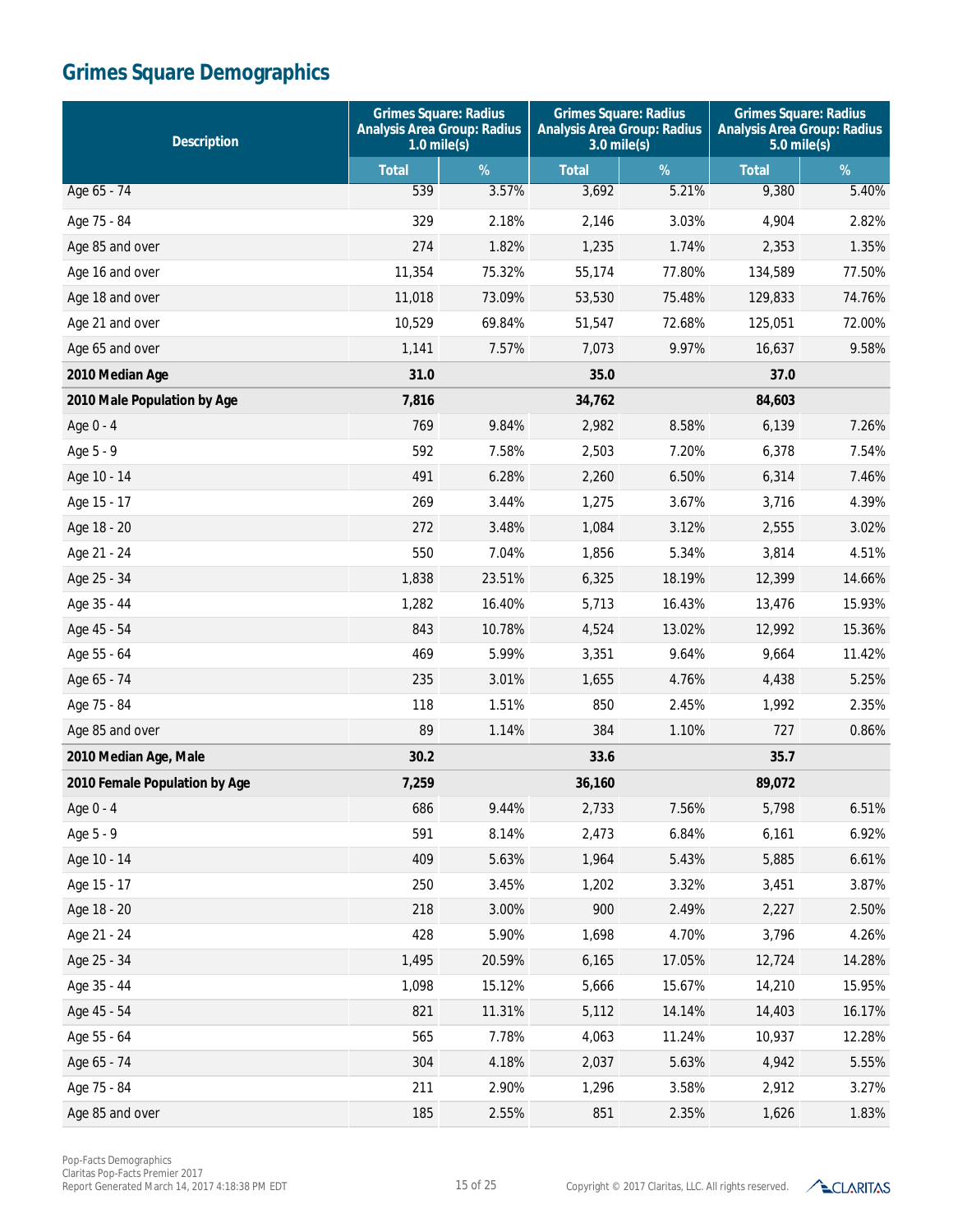| <b>Description</b>                                           | <b>Grimes Square: Radius</b><br><b>Analysis Area Group: Radius</b><br>$1.0$ mile(s) |        | <b>Grimes Square: Radius</b><br><b>Analysis Area Group: Radius</b><br>$3.0$ mile(s) |        | <b>Grimes Square: Radius</b><br><b>Analysis Area Group: Radius</b><br>$5.0$ mile(s) |        |
|--------------------------------------------------------------|-------------------------------------------------------------------------------------|--------|-------------------------------------------------------------------------------------|--------|-------------------------------------------------------------------------------------|--------|
|                                                              | <b>Total</b>                                                                        | %      | <b>Total</b>                                                                        | %      | <b>Total</b>                                                                        | $\%$   |
| 2010 Median Age, Female                                      | 32.0                                                                                |        | 36.7                                                                                |        | 38.2                                                                                |        |
| 2010 Households by Household Type                            | 5,506                                                                               |        | 28,235                                                                              |        | 69,181                                                                              |        |
| <b>Family Households</b>                                     | 3,334                                                                               | 60.55% | 17,601                                                                              | 62.34% | 45,433                                                                              | 65.67% |
| Nonfamily Households                                         | 2,172                                                                               | 39.45% | 10,634                                                                              | 37.66% | 23,749                                                                              | 34.33% |
| 2010 Group Quarters Population                               | 47                                                                                  |        | 508                                                                                 |        | 692                                                                                 |        |
| 2010 Hispanic or Latino Households                           | 1,651                                                                               |        | 3,795                                                                               |        | 5,884                                                                               |        |
| 2010 Households by Household Size                            | 5,506                                                                               |        | 28,235                                                                              |        | 69,181                                                                              |        |
| 1-person                                                     | 1,675                                                                               | 30.42% | 8,388                                                                               | 29.71% | 19,088                                                                              | 27.59% |
| 2-person                                                     | 1,460                                                                               | 26.52% | 8,972                                                                               | 31.78% | 22,536                                                                              | 32.57% |
| 3-person                                                     | 779                                                                                 | 14.15% | 4,369                                                                               | 15.47% | 11,032                                                                              | 15.95% |
| 4-person                                                     | 713                                                                                 | 12.94% | 3,675                                                                               | 13.02% | 10,346                                                                              | 14.96% |
| 5-person                                                     | 440                                                                                 | 7.98%  | 1.624                                                                               | 5.75%  | 4,042                                                                               | 5.84%  |
| 6-person                                                     | 224                                                                                 | 4.08%  | 709                                                                                 | 2.51%  | 1,395                                                                               | 2.02%  |
| 7-or-more-person                                             | 215                                                                                 | 3.90%  | 497                                                                                 | 1.76%  | 742                                                                                 | 1.07%  |
| 2010 Households by Type by Presence of<br><b>Children</b>    | 5,506                                                                               |        | 28,235                                                                              |        | 69,181                                                                              |        |
| 2010 Fam HHs, Own Kids, Married Couple Fam                   | 1,161                                                                               | 21.08% | 6,041                                                                               | 21.39% | 17,260                                                                              | 24.95% |
| 2010 Fam HHs, Own Kids, Other Fam HH, Male<br><b>HHIdr</b>   | 174                                                                                 | 3.16%  | 610                                                                                 | 2.16%  | 1,228                                                                               | 1.78%  |
| 2010 Fam HHs, Own Kids, Other Fam HH,<br>Female HHIdr        | 504                                                                                 | 9.16%  | 2,126                                                                               | 7.53%  | 4,448                                                                               | 6.43%  |
| 2010 Fam HHs, No Own Kids, Married Couple<br>Fam             | 995                                                                                 | 18.06% | 6,809                                                                               | 24.12% | 18,440                                                                              | 26.65% |
| 2010 Fam HHs, No Own Kids, Other Fam HH,<br>Male HHIdr       | 235                                                                                 | 4.27%  | 713                                                                                 | 2.53%  | 1,333                                                                               | 1.93%  |
| 2010 Fam HHs, No Own Kids, Other Fam HH,<br>Female HHIdr     | 265                                                                                 | 4.82%  | 1,302                                                                               | 4.61%  | 2,723                                                                               | 3.94%  |
| 2010 NonFam HHs                                              | 2,172                                                                               | 39.45% | 10,634                                                                              | 37.66% | 23,749                                                                              | 34.33% |
| 2010 Households by Presence of People Under<br><b>Age 18</b> | 5,506                                                                               |        | 28,235                                                                              |        | 69,181                                                                              |        |
| HHs with 1 or More People Under Age 18:                      | 2,019                                                                               | 36.68% | 9,424                                                                               | 33.38% | 24,117                                                                              | 34.86% |
| Married-Couple Family                                        | 1,207                                                                               | 59.77% | 6,239                                                                               | 66.20% | 17,660                                                                              | 73.23% |
| Other Family, Male Householder                               | 218                                                                                 | 10.80% | 729                                                                                 | 7.73%  | 1,408                                                                               | 5.84%  |
| Other Family, Female Householder                             | 564                                                                                 | 27.91% | 2,364                                                                               | 25.09% | 4,885                                                                               | 20.26% |
| Nonfamily, Male Householder                                  | 25                                                                                  | 1.24%  | 62                                                                                  | 0.65%  | 108                                                                                 | 0.45%  |
| Nonfamily, Female Householder                                | 6                                                                                   | 0.28%  | 31                                                                                  | 0.33%  | 56                                                                                  | 0.23%  |
| Households with No People Under Age 18:                      | 3,487                                                                               | 63.32% | 18,811                                                                              | 66.62% | 45,064                                                                              | 65.14% |
| Married-Couple Family                                        | 948                                                                                 | 27.19% | 6,611                                                                               | 35.15% | 18,041                                                                              | 40.03% |
| Other Family, Male Householder                               | 191                                                                                 | 5.48%  | 595                                                                                 | 3.16%  | 1,153                                                                               | 2.56%  |

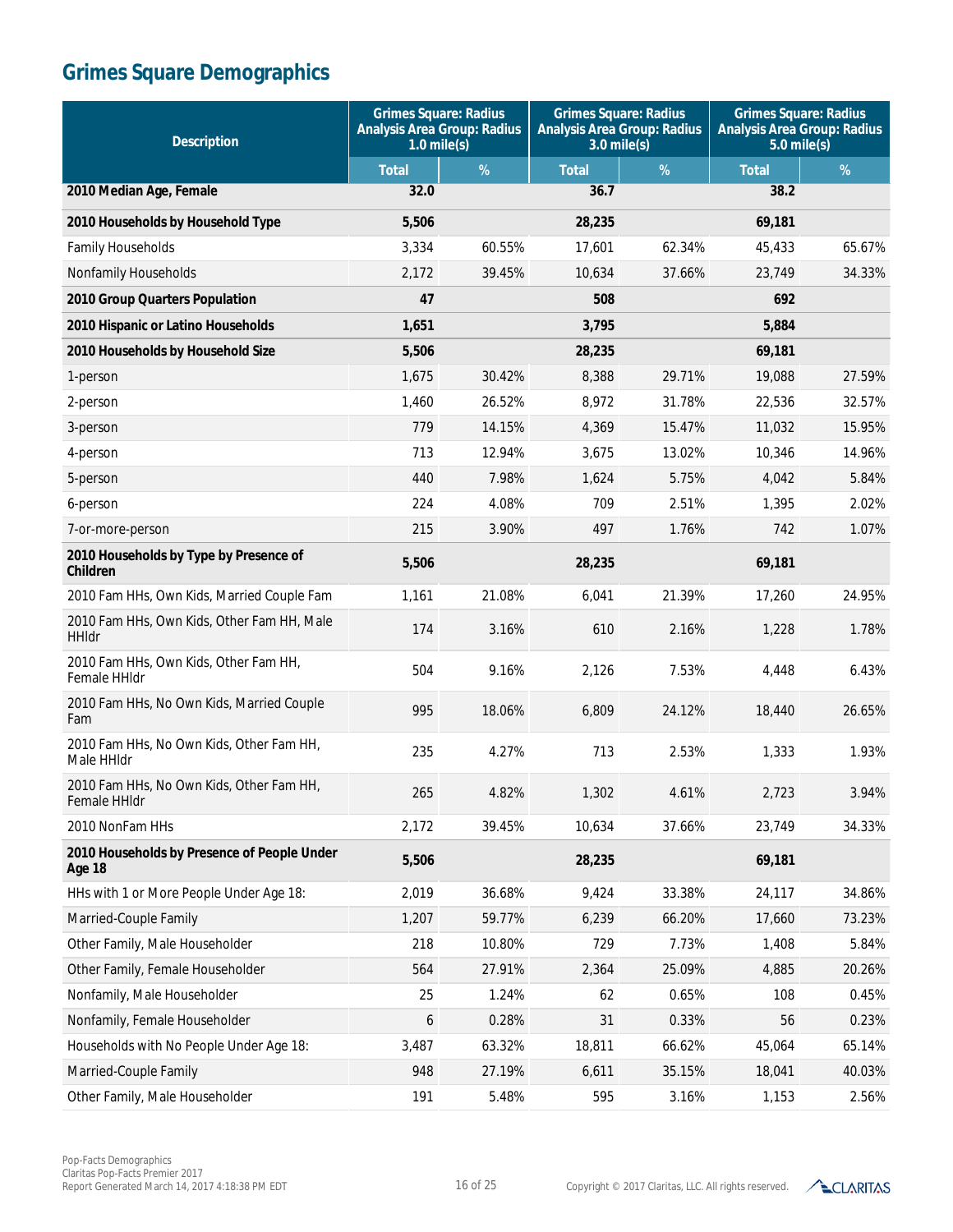| <b>Description</b>                    | <b>Grimes Square: Radius</b><br><b>Analysis Area Group: Radius</b><br>$1.0$ mile(s) |        | <b>Grimes Square: Radius</b><br><b>Analysis Area Group: Radius</b><br>$3.0$ mile(s) |        | <b>Grimes Square: Radius</b><br><b>Analysis Area Group: Radius</b><br>$5.0$ mile(s) |        |
|---------------------------------------|-------------------------------------------------------------------------------------|--------|-------------------------------------------------------------------------------------|--------|-------------------------------------------------------------------------------------|--------|
|                                       | <b>Total</b>                                                                        | %      | <b>Total</b>                                                                        | %      | <b>Total</b>                                                                        | %      |
| Other Family, Female Householder      | 206                                                                                 | 5.91%  | 1.064                                                                               | 5.66%  | 2.286                                                                               | 5.07%  |
| Nonfamily, Male Householder           | 1.024                                                                               | 29.37% | 4.634                                                                               | 24.63% | 10.294                                                                              | 22.84% |
| Nonfamily, Female Householder         | 1.118                                                                               | 29.37% | 5.907                                                                               | 24.63% | 13,291                                                                              | 22.84% |
| 2010 Occupied Housing Units by Tenure | 5,506                                                                               |        | 28,235                                                                              |        | 69,181                                                                              |        |
| Owner Occupied                        | 2.110                                                                               | 38.33% | 15,666                                                                              | 55.48% | 42,881                                                                              | 61.98% |
| Renter Occupied                       | 3.396                                                                               | 61.67% | 12.569                                                                              | 44.52% | 26,300                                                                              | 38.02% |

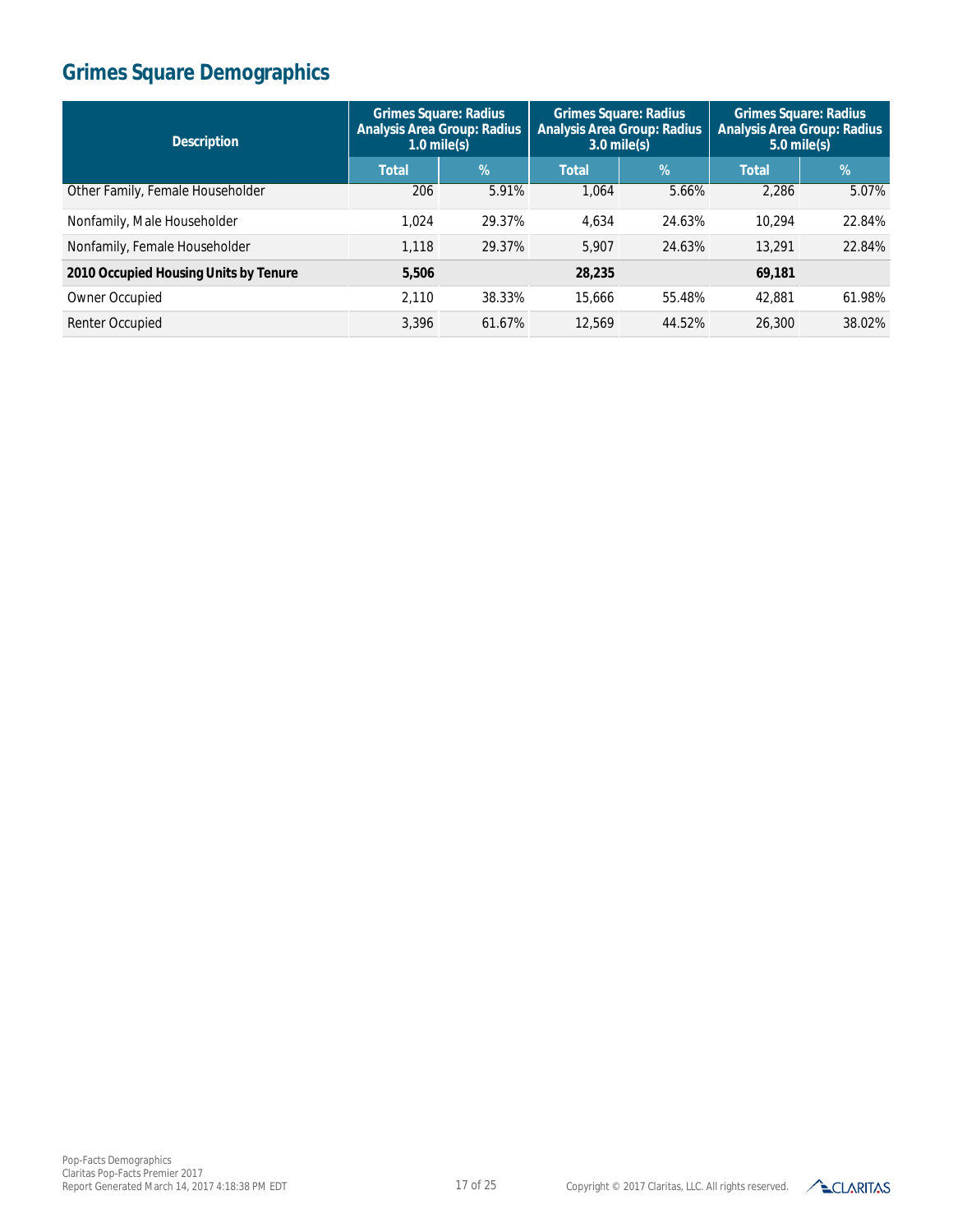| <b>Description</b>                                        | <b>Grimes Square: Radius</b><br><b>Analysis Area Group: Radius</b><br>$1.0$ mile(s) |        | <b>Grimes Square: Radius</b><br><b>Analysis Area Group: Radius</b><br>$3.0$ mile(s) |        | <b>Grimes Square: Radius</b><br><b>Analysis Area Group: Radius</b><br>$5.0$ mile(s) |        |
|-----------------------------------------------------------|-------------------------------------------------------------------------------------|--------|-------------------------------------------------------------------------------------|--------|-------------------------------------------------------------------------------------|--------|
|                                                           | <b>Total</b>                                                                        | $\%$   | <b>Total</b>                                                                        | %      | <b>Total</b>                                                                        | $\%$   |
| <b>Pop-Facts Population Quick Facts</b>                   |                                                                                     |        |                                                                                     |        |                                                                                     |        |
| 2017 Est. Population by Age                               | 16,603                                                                              |        | 76,529                                                                              |        | 188,079                                                                             |        |
| Age 0 - 4                                                 | 1,429                                                                               | 8.61%  | 5,499                                                                               | 7.19%  | 11,843                                                                              | 6.30%  |
| Age 5 - 9                                                 | 1,297                                                                               | 7.81%  | 5,528                                                                               | 7.22%  | 12,309                                                                              | 6.54%  |
| Age 10 - 14                                               | 1,184                                                                               | 7.13%  | 5,137                                                                               | 6.71%  | 12,951                                                                              | 6.89%  |
| Age 15 - 17                                               | 623                                                                                 | 3.75%  | 2,788                                                                               | 3.64%  | 7,668                                                                               | 4.08%  |
| Age 18 - 20                                               | 542                                                                                 | 3.27%  | 2,447                                                                               | 3.20%  | 6,801                                                                               | 3.62%  |
| Age 21 - 24                                               | 665                                                                                 | 4.00%  | 3,055                                                                               | 3.99%  | 8,707                                                                               | 4.63%  |
| Age 25 - 34                                               | 3,243                                                                               | 19.53% | 11,354                                                                              | 14.84% | 24,828                                                                              | 13.20% |
| Age 35 - 44                                               | 2,671                                                                               | 16.09% | 11,911                                                                              | 15.56% | 25,663                                                                              | 13.64% |
| Age 45 - 54                                               | 2,082                                                                               | 12.54% | 10,617                                                                              | 13.87% | 28,379                                                                              | 15.09% |
| Age 55 - 64                                               | 1,375                                                                               | 8.28%  | 8,688                                                                               | 11.35% | 25,094                                                                              | 13.34% |
| Age 65 - 74                                               | 767                                                                                 | 4.62%  | 5,531                                                                               | 7.23%  | 14,851                                                                              | 7.90%  |
| Age 75 - 84                                               | 406                                                                                 | 2.44%  | 2,555                                                                               | 3.34%  | 6,158                                                                               | 3.27%  |
| Age 85 and over                                           | 318                                                                                 | 1.91%  | 1,419                                                                               | 1.85%  | 2,825                                                                               | 1.50%  |
| Age 16 and over                                           | 12,488                                                                              | 75.21% | 59,448                                                                              | 77.68% | 148,455                                                                             | 78.93% |
| Age 18 and over                                           | 12,069                                                                              | 72.69% | 57,578                                                                              | 75.24% | 143,308                                                                             | 76.20% |
| Age 21 and over                                           | 11,527                                                                              | 69.43% | 55,131                                                                              | 72.04% | 136,506                                                                             | 72.58% |
| Age 65 and over                                           | 1,491                                                                               | 8.98%  | 9,505                                                                               | 12.42% | 23,835                                                                              | 12.67% |
| 2017 Est. Median Age                                      | 32.9                                                                                |        | 37.1                                                                                |        | 38.5                                                                                |        |
| 2017 Est. Average Age                                     | 34.3                                                                                |        | 37.5                                                                                |        | 38.4                                                                                |        |
| 2017 Est. Population by Single-Classification             | 16,603                                                                              |        | 76,529                                                                              |        | 188,079                                                                             |        |
| Race                                                      |                                                                                     |        |                                                                                     |        |                                                                                     |        |
| White Alone                                               | 9,759                                                                               | 58.78% | 49,978                                                                              | 65.31% | 130,582                                                                             | 69.43% |
| <b>Black or African American Alone</b>                    | 2,492                                                                               | 15.01% | 13,625                                                                              | 17.80% | 29,917                                                                              | 15.91% |
| American Indian and Alaska Native Alone                   | 107                                                                                 | 0.65%  | 280                                                                                 | 0.37%  | 466                                                                                 | 0.25%  |
| Asian Alone                                               | 514                                                                                 | 3.10%  | 3,495                                                                               | 4.57%  | 12,318                                                                              | 6.55%  |
| Native Hawaiian and Other Pacific Islander<br>Alone       | 8                                                                                   | 0.05%  | 47                                                                                  | 0.06%  | 83                                                                                  | 0.04%  |
| Some Other Race Alone                                     | 3,190                                                                               | 19.22% | 6,751                                                                               | 8.82%  | 9,372                                                                               | 4.98%  |
| Two or More Races                                         | 533                                                                                 | 3.21%  | 2,354                                                                               | 3.08%  | 5,340                                                                               | 2.84%  |
|                                                           |                                                                                     |        |                                                                                     |        |                                                                                     |        |
| 2017 Est. Population by Ethnicity (Hispanic or<br>Latino) | 16,603                                                                              |        | 76,529                                                                              |        | 188,079                                                                             |        |
| Hispanic or Latino                                        | 7,669                                                                               | 46.19% | 15,988                                                                              | 20.89% | 22,988                                                                              | 12.22% |
| Not Hispanic or Latino                                    | 8,934                                                                               | 53.81% | 60,541                                                                              | 79.11% | 165,091                                                                             | 87.78% |

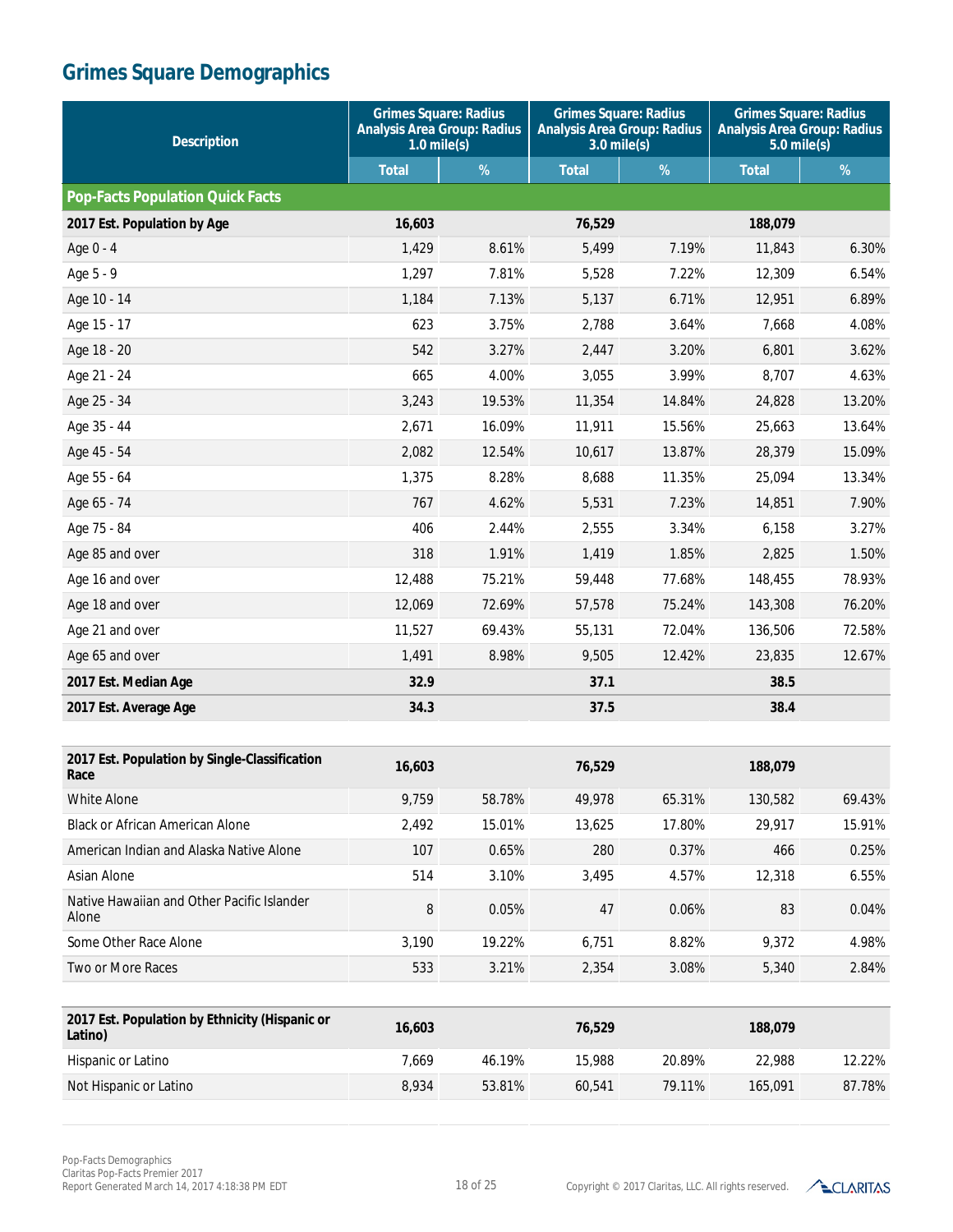| <b>Description</b>          | <b>Grimes Square: Radius</b><br><b>Analysis Area Group: Radius</b><br>$1.0$ mile(s) |        | <b>Grimes Square: Radius</b><br><b>Analysis Area Group: Radius</b><br>$3.0$ mile(s) |               | <b>Grimes Square: Radius</b><br><b>Analysis Area Group: Radius</b><br>$5.0$ mile(s) |               |
|-----------------------------|-------------------------------------------------------------------------------------|--------|-------------------------------------------------------------------------------------|---------------|-------------------------------------------------------------------------------------|---------------|
|                             | <b>Total</b>                                                                        | %      | <b>Total</b>                                                                        | $\frac{9}{6}$ | <b>Total</b>                                                                        | $\frac{9}{6}$ |
| 2017 Est. Population by Sex | 16,603                                                                              |        | 76,529                                                                              |               | 188,079                                                                             |               |
| Male                        | 8.537                                                                               | 51.42% | 37,373                                                                              | 48.84%        | 91.196                                                                              | 48.49%        |
| Female                      | 8.066                                                                               | 48.58% | 39.156                                                                              | 51.16%        | 96.883                                                                              | 51.51%        |

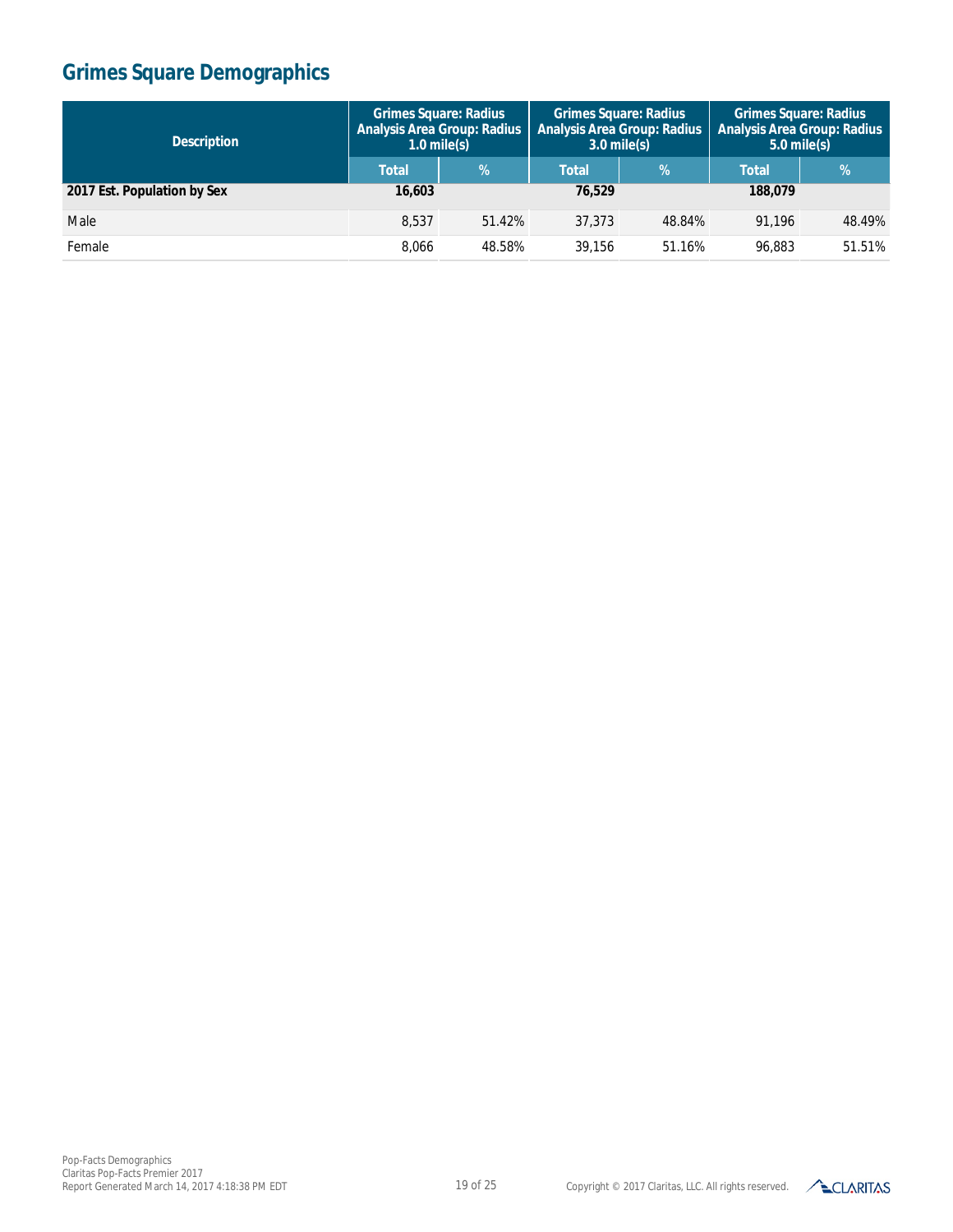| <b>Description</b>                       | <b>Grimes Square: Radius</b><br><b>Analysis Area Group: Radius</b><br>$1.0$ mile $(s)$ |        | <b>Grimes Square: Radius</b><br><b>Analysis Area Group: Radius</b><br>$3.0$ mile $(s)$ |        | <b>Grimes Square: Radius</b><br><b>Analysis Area Group: Radius</b><br>$5.0$ mile(s) |        |
|------------------------------------------|----------------------------------------------------------------------------------------|--------|----------------------------------------------------------------------------------------|--------|-------------------------------------------------------------------------------------|--------|
|                                          | <b>Total</b>                                                                           | %      | <b>Total</b>                                                                           | %      | <b>Total</b>                                                                        | %      |
| <b>Pop-Facts Household Quick Facts</b>   |                                                                                        |        |                                                                                        |        |                                                                                     |        |
| 2017 Est. Households by Household Income | 6,064                                                                                  |        | 30,927                                                                                 |        | 75,826                                                                              |        |
| Income $<$ \$15,000                      | 569                                                                                    | 9.38%  | 2,529                                                                                  | 8.18%  | 5,081                                                                               | 6.70%  |
| Income \$15,000 - \$24,999               | 639                                                                                    | 10.54% | 2.547                                                                                  | 8.23%  | 4.979                                                                               | 6.57%  |
| Income \$25,000 - \$34,999               | 663                                                                                    | 10.93% | 2.639                                                                                  | 8.53%  | 5.644                                                                               | 7.44%  |
| Income \$35,000 - \$49,999               | 1.101                                                                                  | 18.16% | 4.276                                                                                  | 13.83% | 8.605                                                                               | 11.35% |
| Income \$50,000 - \$74,999               | 1,235                                                                                  | 20.36% | 5,306                                                                                  | 17.16% | 12,051                                                                              | 15.89% |
| Income \$75,000 - \$99,999               | 495                                                                                    | 8.16%  | 3,084                                                                                  | 9.97%  | 7.992                                                                               | 10.54% |
| Income \$100,000 - \$124,999             | 386                                                                                    | 6.37%  | 2.802                                                                                  | 9.06%  | 7.242                                                                               | 9.55%  |
| Income \$125,000 - \$149,999             | 318                                                                                    | 5.24%  | 1,921                                                                                  | 6.21%  | 5,223                                                                               | 6.89%  |
| Income \$150,000 - \$199,999             | 271                                                                                    | 4.48%  | 2,438                                                                                  | 7.88%  | 7,066                                                                               | 9.32%  |
| Income \$200,000 - \$249,999             | 139                                                                                    | 2.30%  | 1.161                                                                                  | 3.75%  | 3.624                                                                               | 4.78%  |
| Income \$250,000 - \$499,999             | 172                                                                                    | 2.83%  | 1.509                                                                                  | 4.88%  | 5.262                                                                               | 6.94%  |
| Income \$500,000+                        | 75                                                                                     | 1.23%  | 716                                                                                    | 2.31%  | 3,056                                                                               | 4.03%  |
| 2017 Est. Average Household Income       | \$77,571                                                                               |        | \$100,859                                                                              |        | \$121,827                                                                           |        |
| 2017 Est. Median Household Income        | \$51,211                                                                               |        | \$66,362                                                                               |        | \$79,856                                                                            |        |

| 2017 Median HH Inc. by Single-Classification<br>Race |          |        |           |        |           |        |
|------------------------------------------------------|----------|--------|-----------|--------|-----------|--------|
| <b>White Alone</b>                                   | \$57,599 |        | \$75,881  |        | \$97,979  |        |
| <b>Black or African American Alone</b>               | \$42,333 |        | \$45,667  |        | \$46,214  |        |
| American Indian and Alaska Native Alone              | \$14,999 |        | \$19,810  |        | \$40,537  |        |
| Asian Alone                                          | \$93,520 |        | \$109,953 |        | \$107,927 |        |
| Native Hawaiian and Other Pacific Islander<br>Alone  | \$40,364 |        | \$78,160  |        | \$52,178  |        |
| Some Other Race Alone                                | \$44,828 |        | \$42,101  |        | \$38,837  |        |
| Two or More Races                                    | \$31,114 |        | \$50,412  |        | \$64,123  |        |
| Hispanic or Latino                                   | \$38,203 |        | \$38,873  |        | \$42,374  |        |
| Not Hispanic or Latino                               | \$61,447 |        | \$71,960  |        | \$85,422  |        |
|                                                      |          |        |           |        |           |        |
| 2017 Est. Households by Household Type               | 6,064    |        | 30,927    |        | 75,826    |        |
| <b>Family Households</b>                             | 3,655    | 60.27% | 19,212    | 62.12% | 49,549    | 65.35% |
| Nonfamily Households                                 | 2,409    | 39.73% | 11,715    | 37.88% | 26,277    | 34.65% |
| 2017 Est. Group Quarters Population                  | 52       |        | 561       |        | 768       |        |
|                                                      |          |        |           |        |           |        |
| 2017 Est. Households by Household Size               | 6,064    |        | 30,927    |        | 75,826    |        |
| 1-person                                             | 1,869    | 30.83% | 9,535     | 30.83% | 21,701    | 28.62% |
|                                                      |          |        |           |        |           |        |

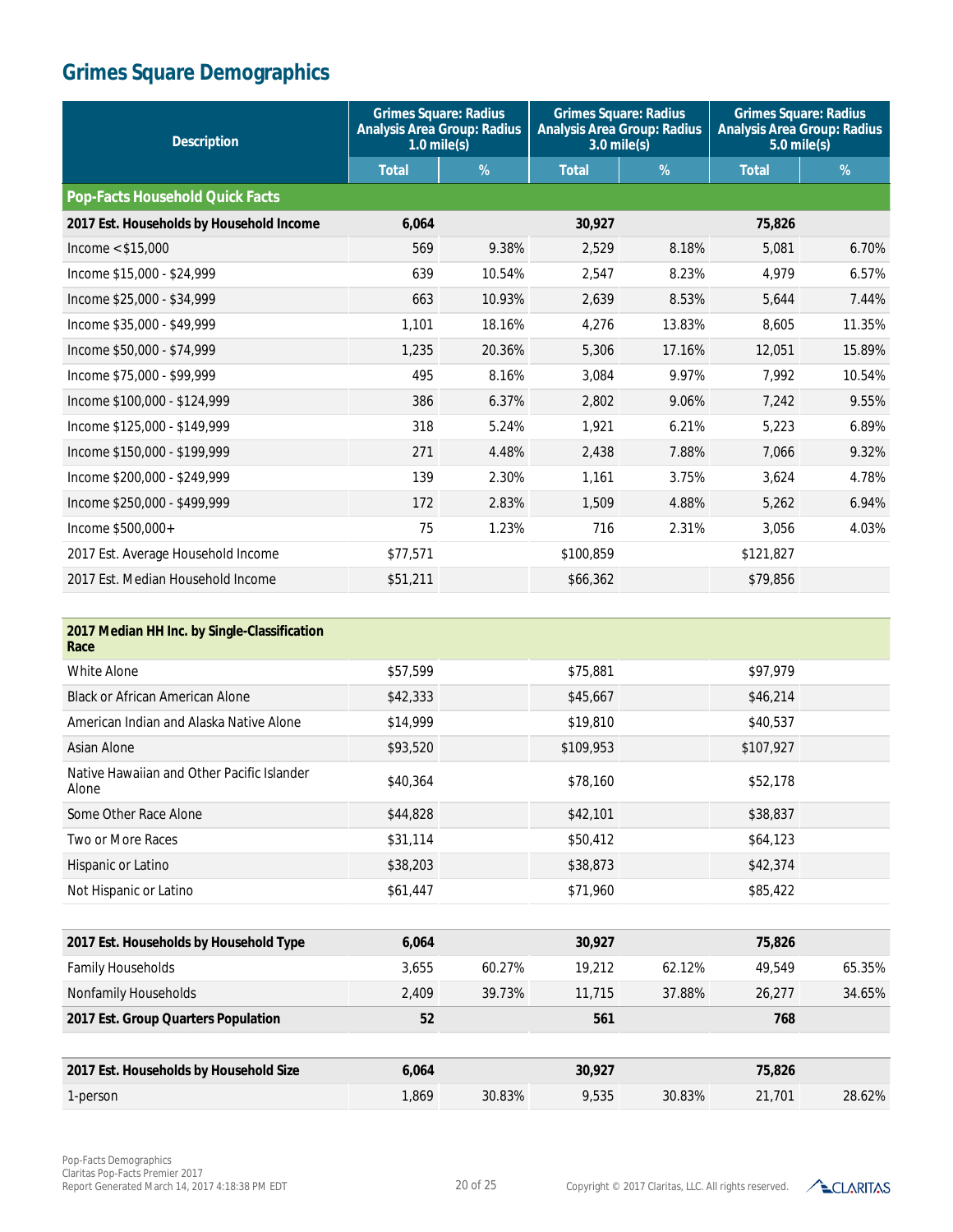| <b>Description</b>               | <b>Grimes Square: Radius</b><br><b>Analysis Area Group: Radius</b><br>$1.0$ mile(s) |        | <b>Grimes Square: Radius</b><br><b>Analysis Area Group: Radius</b><br>$3.0$ mile(s) |        | <b>Grimes Square: Radius</b><br><b>Analysis Area Group: Radius</b><br>$5.0$ mile(s) |            |
|----------------------------------|-------------------------------------------------------------------------------------|--------|-------------------------------------------------------------------------------------|--------|-------------------------------------------------------------------------------------|------------|
|                                  | <b>Total</b>                                                                        | $\%$   | <b>Total</b>                                                                        | %      | <b>Total</b>                                                                        | $\sqrt{2}$ |
| 2-person                         | 1,592                                                                               | 26.26% | 9.742                                                                               | 31.50% | 24,423                                                                              | 32.21%     |
| 3-person                         | 860                                                                                 | 14.18% | 4,815                                                                               | 15.57% | 12,226                                                                              | 16.12%     |
| 4-person                         | 769                                                                                 | 12.69% | 3,865                                                                               | 12.50% | 10,908                                                                              | 14.39%     |
| 5-person                         | 477                                                                                 | 7.86%  | 1.703                                                                               | 5.51%  | 4.293                                                                               | 5.66%      |
| 6-person                         | 254                                                                                 | 4.19%  | 764                                                                                 | 2.47%  | 1.515                                                                               | 2.00%      |
| 7-or-more-person                 | 242                                                                                 | 3.99%  | 504                                                                                 | 1.63%  | 760                                                                                 | 1.00%      |
| 2017 Est. Average Household Size | 2.73                                                                                |        | 2.46                                                                                |        | 2.47                                                                                |            |

| 2017 Est. HHs by Type by Presence of Own<br><b>Children</b> | 3,655 |        | 19,212 |        | 49.549 |        |
|-------------------------------------------------------------|-------|--------|--------|--------|--------|--------|
| Married-Couple Family, own children                         | 1.275 | 34.89% | 6.591  | 34.31% | 18,832 | 38.01% |
| Married-Couple Family, no own children                      | 1.084 | 29.66% | 7.434  | 38.70% | 20.054 | 40.47% |
| Male Householder, own children                              | 192   | 5.26%  | 666    | 3.47%  | 1.344  | 2.71%  |
| Male Householder, no own children                           | 258   | 7.07%  | 778    | 4.05%  | 1.461  | 2.95%  |
| Female Householder, own children                            | 555   | 15.18% | 2.322  | 12.09% | 4,881  | 9.85%  |
| Female Householder, no own children                         | 290   | 7.94%  | 1.420  | 7.39%  | 2.977  | 6.01%  |

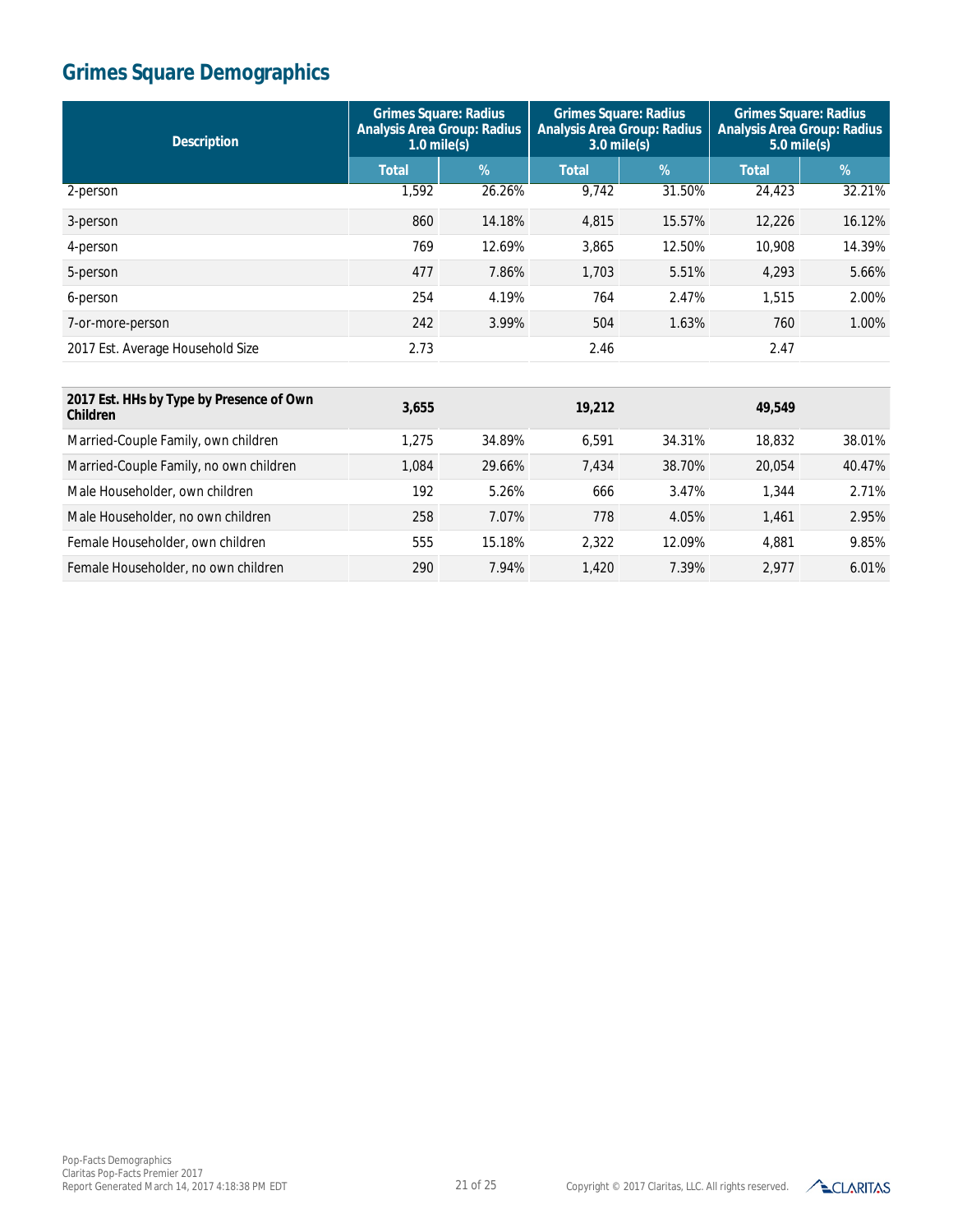| <b>Description</b>                                        | <b>Grimes Square: Radius</b><br><b>Analysis Area Group: Radius</b><br>$1.0$ mile(s) |        | <b>Grimes Square: Radius</b><br><b>Analysis Area Group: Radius</b><br>$3.0$ mile(s) |        | <b>Grimes Square: Radius</b><br><b>Analysis Area Group: Radius</b><br>$5.0$ mile(s) |        |
|-----------------------------------------------------------|-------------------------------------------------------------------------------------|--------|-------------------------------------------------------------------------------------|--------|-------------------------------------------------------------------------------------|--------|
|                                                           | <b>Total</b>                                                                        | $\%$   | <b>Total</b>                                                                        | %      | <b>Total</b>                                                                        | $\%$   |
| <b>Pop-Facts Demographic Quick Facts</b>                  |                                                                                     |        |                                                                                     |        |                                                                                     |        |
| 2017 Est. Population by Single-Classification<br>Race     | 16,603                                                                              |        | 76,529                                                                              |        | 188,079                                                                             |        |
| <b>White Alone</b>                                        | 9,759                                                                               | 58.78% | 49,978                                                                              | 65.31% | 130,582                                                                             | 69.43% |
| <b>Black or African American Alone</b>                    | 2,492                                                                               | 15.01% | 13,625                                                                              | 17.80% | 29,917                                                                              | 15.91% |
| American Indian and Alaska Native Alone                   | 107                                                                                 | 0.65%  | 280                                                                                 | 0.37%  | 466                                                                                 | 0.25%  |
| Asian Alone                                               | 514                                                                                 | 3.10%  | 3,495                                                                               | 4.57%  | 12,318                                                                              | 6.55%  |
| Native Hawaiian and Other Pacific Islander<br>Alone       | 8                                                                                   | 0.05%  | 47                                                                                  | 0.06%  | 83                                                                                  | 0.04%  |
| Some Other Race Alone                                     | 3,190                                                                               | 19.22% | 6,751                                                                               | 8.82%  | 9,372                                                                               | 4.98%  |
| Two or More Races                                         | 533                                                                                 | 3.21%  | 2,354                                                                               | 3.08%  | 5,340                                                                               | 2.84%  |
|                                                           |                                                                                     |        |                                                                                     |        |                                                                                     |        |
| 2017 Est. Population by Ethnicity (Hispanic or<br>Latino) | 16,603                                                                              |        | 76,529                                                                              |        | 188,079                                                                             |        |
| Hispanic or Latino                                        | 7,669                                                                               | 46.19% | 15,988                                                                              | 20.89% | 22,988                                                                              | 12.22% |
| Not Hispanic or Latino                                    | 8,934                                                                               | 53.81% | 60,541                                                                              | 79.11% | 165.091                                                                             | 87.78% |
|                                                           |                                                                                     |        |                                                                                     |        |                                                                                     |        |
| 2017 Occupied Housing Units by Tenure                     | 6,064                                                                               |        | 30,927                                                                              |        | 75,826                                                                              |        |
| Owner-Occupied                                            | 2,273                                                                               | 37.48% | 17,046                                                                              | 55.12% | 46,613                                                                              | 61.47% |
| Renter-Occupied                                           | 3,791                                                                               | 62.52% | 13,881                                                                              | 44.88% | 29,213                                                                              | 38.53% |
|                                                           |                                                                                     |        |                                                                                     |        |                                                                                     |        |
| 2017 Average Household Size                               | 2.73                                                                                |        | 2.46                                                                                |        | 2.47                                                                                |        |
|                                                           |                                                                                     |        |                                                                                     |        |                                                                                     |        |
| 2017 Est. Households by Household Income                  | 6,064                                                                               |        | 30,927                                                                              |        | 75,826                                                                              |        |
| Income $<$ \$15,000                                       | 569                                                                                 | 9.38%  | 2,529                                                                               | 8.18%  | 5,081                                                                               | 6.70%  |
| Income \$15,000 - \$24,999                                | 639                                                                                 | 10.54% | 2,547                                                                               | 8.23%  | 4,979                                                                               | 6.57%  |
| Income \$25,000 - \$34,999                                | 663                                                                                 | 10.93% | 2,639                                                                               | 8.53%  | 5,644                                                                               | 7.44%  |
| Income \$35,000 - \$49,999                                | 1,101                                                                               | 18.16% | 4,276                                                                               | 13.83% | 8,605                                                                               | 11.35% |
| Income \$50,000 - \$74,999                                | 1,235                                                                               | 20.36% | 5,306                                                                               | 17.16% | 12,051                                                                              | 15.89% |
| Income \$75,000 - \$99,999                                | 495                                                                                 | 8.16%  | 3,084                                                                               | 9.97%  | 7,992                                                                               | 10.54% |
| Income \$100,000 - \$124,999                              | 386                                                                                 | 6.37%  | 2,802                                                                               | 9.06%  | 7,242                                                                               | 9.55%  |
| Income \$125,000 - \$149,999                              | 318                                                                                 | 5.24%  | 1,921                                                                               | 6.21%  | 5,223                                                                               | 6.89%  |
| Income \$150,000 - \$199,999                              | 271                                                                                 | 4.48%  | 2,438                                                                               | 7.88%  | 7,066                                                                               | 9.32%  |
| Income \$200,000 - \$249,999                              | 139                                                                                 | 2.30%  | 1,161                                                                               | 3.75%  | 3,624                                                                               | 4.78%  |
| Income \$250,000 - \$499,999                              | 172                                                                                 | 2.83%  | 1,509                                                                               | 4.88%  | 5,262                                                                               | 6.94%  |
| Income \$500,000+                                         | 75                                                                                  | 1.23%  | 716                                                                                 | 2.31%  | 3,056                                                                               | 4.03%  |
| 2017 Est. Average Household Income                        | \$77,571                                                                            |        | \$100,859                                                                           |        | \$121,827                                                                           |        |
| 2017 Est. Median Household Income                         | \$51,211                                                                            |        | \$66,362                                                                            |        | \$79,856                                                                            |        |

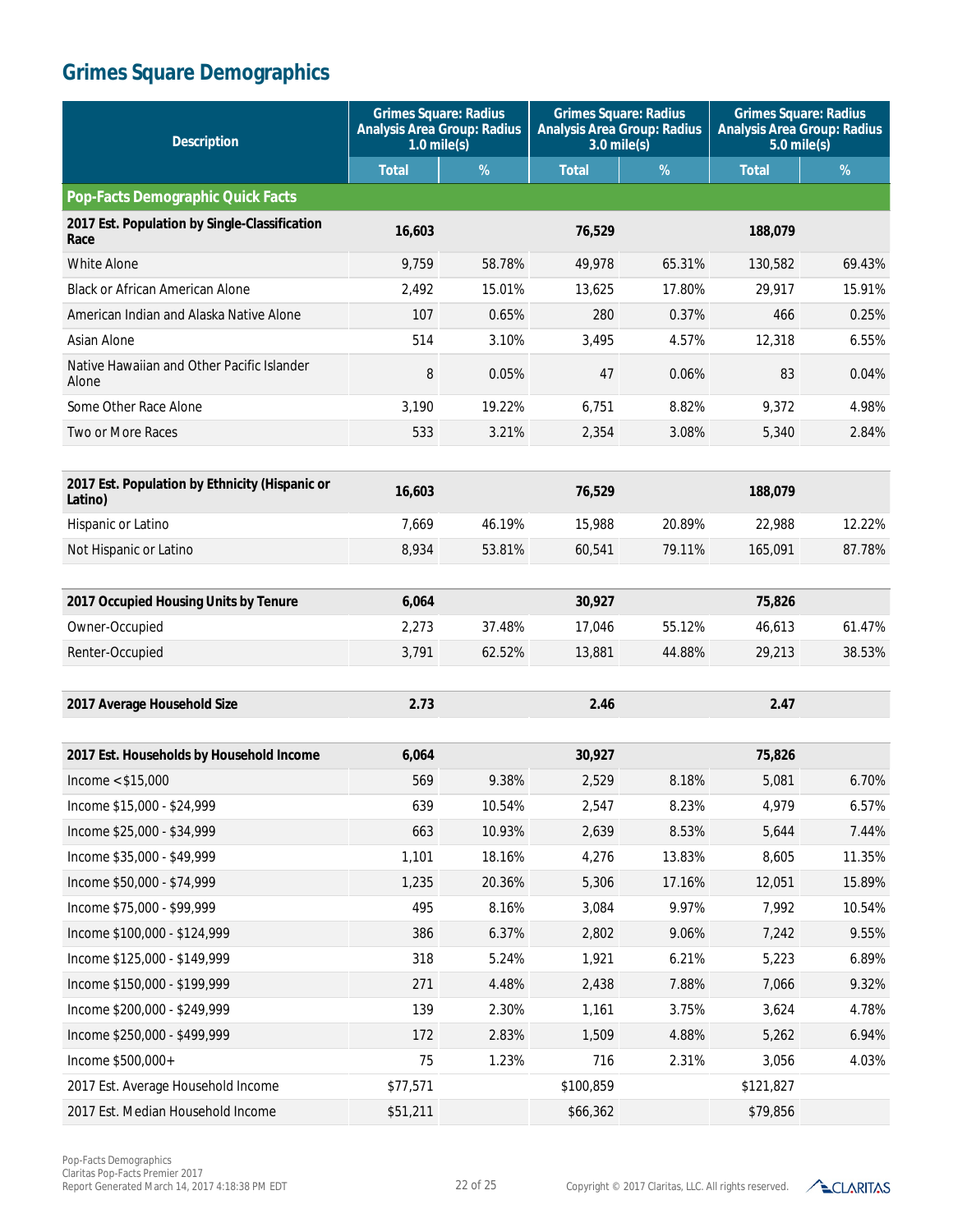| <b>Description</b>                                   | <b>Grimes Square: Radius</b><br><b>Analysis Area Group: Radius</b><br>$1.0$ mile(s) |   | <b>Grimes Square: Radius</b><br><b>Analysis Area Group: Radius</b><br>$3.0$ mile(s) |   | <b>Grimes Square: Radius</b><br><b>Analysis Area Group: Radius</b><br>$5.0$ mile(s) |   |
|------------------------------------------------------|-------------------------------------------------------------------------------------|---|-------------------------------------------------------------------------------------|---|-------------------------------------------------------------------------------------|---|
|                                                      | <b>Total</b>                                                                        | % | <b>Total</b>                                                                        | % | <b>Total</b>                                                                        | % |
|                                                      |                                                                                     |   |                                                                                     |   |                                                                                     |   |
| 2017 Median HH Inc. by Single-Classification<br>Race |                                                                                     |   |                                                                                     |   |                                                                                     |   |
| <b>White Alone</b>                                   | \$57,599                                                                            |   | \$75,881                                                                            |   | \$97,979                                                                            |   |
| <b>Black or African American Alone</b>               | \$42,333                                                                            |   | \$45,667                                                                            |   | \$46,214                                                                            |   |
| American Indian and Alaska Native Alone              | \$14,999                                                                            |   | \$19,810                                                                            |   | \$40,537                                                                            |   |
| Asian Alone                                          | \$93,520                                                                            |   | \$109,953                                                                           |   | \$107,927                                                                           |   |
| Native Hawaiian and Other Pacific Islander<br>Alone  | \$40,364                                                                            |   | \$78,160                                                                            |   | \$52,178                                                                            |   |
| Some Other Race Alone                                | \$44,828                                                                            |   | \$42,101                                                                            |   | \$38,837                                                                            |   |
| <b>Two or More Races</b>                             | \$31,114                                                                            |   | \$50,412                                                                            |   | \$64,123                                                                            |   |
| Hispanic or Latino                                   | \$38,203                                                                            |   | \$38,873                                                                            |   | \$42,374                                                                            |   |
| Not Hispanic or Latino                               | \$61,447                                                                            |   | \$71,960                                                                            |   | \$85,422                                                                            |   |

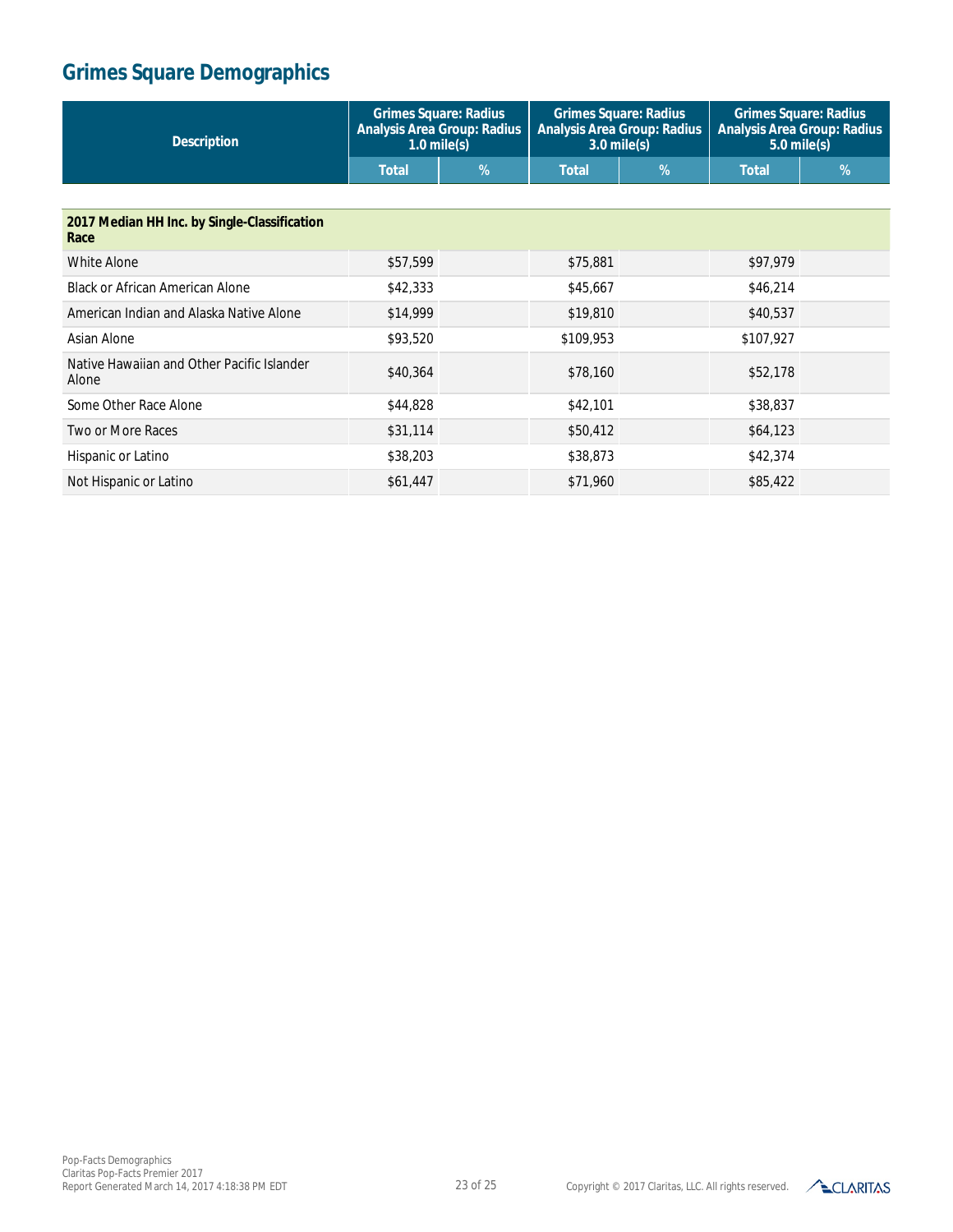